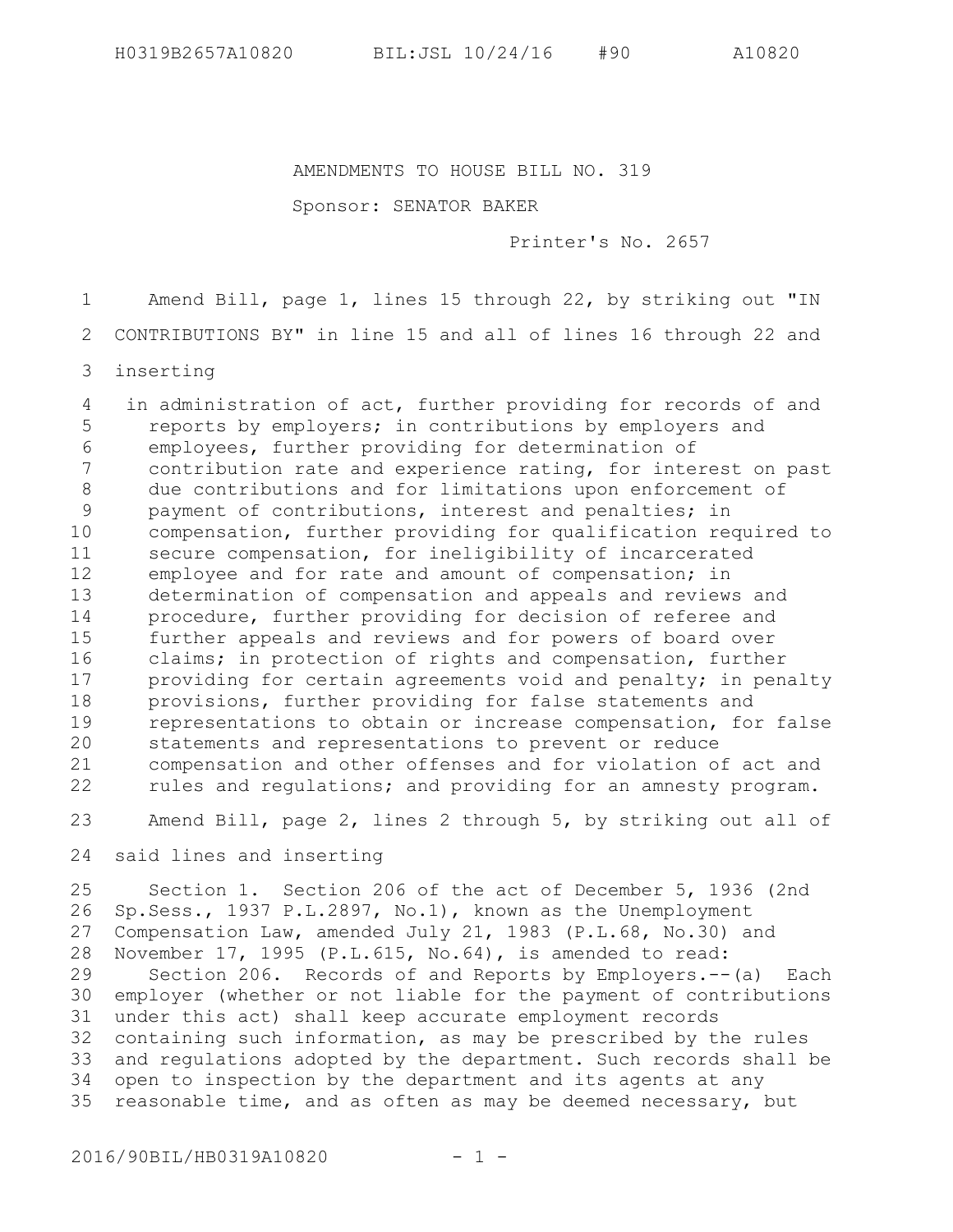employers need not retain such records more than four (4) years after contributions relating to such records have been paid. The department may require from such employers such reports as it 3 deems necessary, which shall be sworn to, if required by the department. 1 2 4 5

(b) Information thus obtained shall not be made public or be open to public inspection, other than to the members of the board, the officers and employes of the department and other public employes in the performance of their public duties, but any employe or employer at a hearing on an appeal shall, upon request, be supplied with information from such records to the extent necessary for the proper presentation and consideration of the appeal. 6 7 8 9 10 11 12 13

(c) Any officer or employe of the department or the board, or any other public employe, who shall violate any of the provisions of this section shall, upon conviction thereof in a summary proceeding, be sentenced to pay a fine of not less than [twenty dollars (\$20)] one hundred dollars (\$100) nor more than [two hundred dollars (\$200)] three hundred dollars (\$300) and in default of the payment of such fine and cost of prosecution shall be sentenced to imprisonment for not longer than thirty (30) days. 14 15 16 17 18 19 20 21 22

(d) Any employer who has been determined by the department to be subject to the reporting provisions of this act and has been so notified, and who neglects or refuses to file or to complete in such manner as the department may prescribe either the periodic report required by the department to establish the amount of such contributions or the periodic report required by the department showing the amount of wages paid to each employe, or both, on or before the date such reports are required to be filed, shall pay a penalty of [ten per centum (10%)] fifteen per centum (15%) of the total amount of contributions paid or payable by the employer or employe as the case may be for the period: Provided, That such penalty shall be not less than [twenty-five dollars (\$25)] one hundred twenty-five dollars (\$125) or more than [two hundred and fifty dollars (\$250)] four hundred fifty dollars (\$450). Such penalty shall apply to the reports for each period with respect to which such reports are required to be filed: Provided, That such penalty shall not apply to reports for any period with respect to which the last day for filing such reports is prior to a date on which the department has notified the employer that he has been determined an employer subject to the reporting provisions of this act, unless the reports for such prior periods are not filed within thirty (30) days after the employer has been so notified. The penalties provided by this section shall be in addition to all other penalties provided for in this act. 23 24 25 26 27 28 29 30 31 32 33 34 35 36 37 38 39 40 41 42 43 44 45 46 47

Section 2. Section  $301.1(a)$  and (c)(1) of the act, amended July 21, 1983 (P.L.68, No.30), is amended to read: 48 49

Amend Bill, page 2, line 13, by striking out "AND" where it 50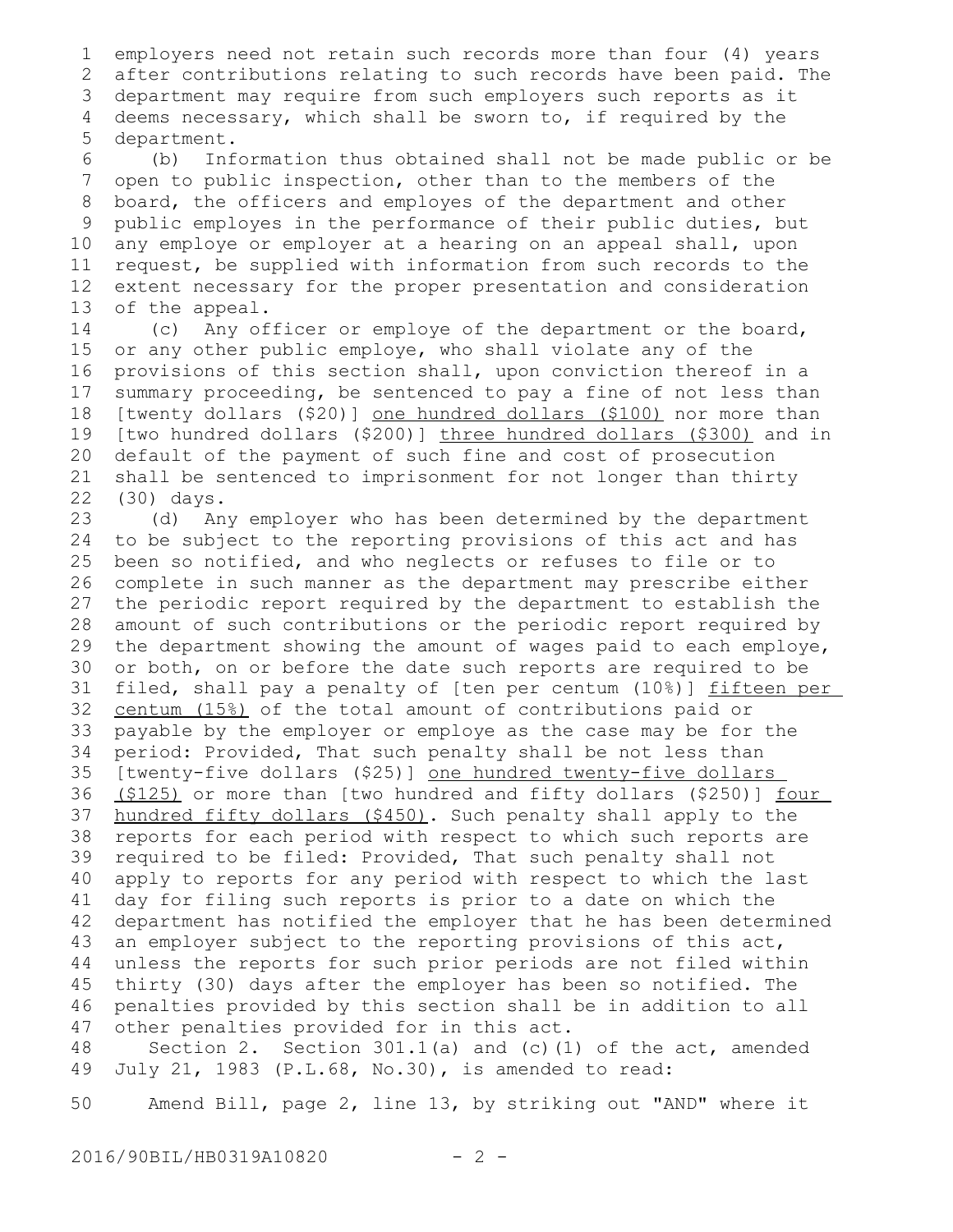occurs the second time and inserting a comma 1 Amend Bill, page 2, lines 14 and 15, by striking out "THROUGH 2

 2015 AND NINE AND SIX-TENTHS PER CENTUM (9.6%) FOR 2016" and 3

inserting 4

 through 2012, eight and seven-tenths per centum (8.7%) for 2013 through 2016, nine and five one-hundredths per centum 6 (9.05%) for 2017 and eight and ninety-five one-hundredths per centum (8.95%) for 2018 Amend Bill, page 4, line 25, by inserting a bracket before "AND" 10 Amend Bill, page 4, line 25, by inserting after "THEREAFTER" 11 **]** through 2016 Amend Bill, page 5, lines 21 through 27, by striking out all 14 of said lines and inserting 15 Less than or equal to -12% but greater than -16% 2.5 16 Less than or equal to -16% but greater than -20% 2.6 17 Less than or equal to  $-20\%$  or lower  $2.7$ Reserve Ratio Factor - 2017 and thereafter Rates Employers Reserve Account as a Percentage of Taxable Wages Reserve Ratio Factor  $21$  Greater than  $25\frac{6}{5}$   $0.0$ 22 Greater than or equal to 21% but less than 25% and  $0.3$ Greater than or equal to 18% but less than  $21\%$  0.4 24 Greater than or equal to 15% but less than 18% and the 15 25 Greater than or equal to 12% but less than 15% and the 1.6 26 Greater than or equal to 9% but less than 12% and  $0.7$ 27 Greater than or equal to 7% but less than 9% and  $0.8$ 28 Greater than or equal to 5% but less than 7% and 19 29 Greater than or equal to 3% but less than 5% and 1.0 Greater than or equal to  $1\frac{2}{5}$  but less than  $3\frac{2}{5}$   $1.1$ <br>Greater than or equal to  $0\frac{2}{5}$  but less than  $1\frac{2}{5}$   $1.2$ 31 Greater than or equal to 0% but less than 1% and 1.2  $32$  Less than  $0\frac{8}{3}$  but greater than  $-1\frac{8}{3}$  and  $1.3$ Less than or equal to  $-1$ % but greater than  $-2$ %  $1.4$ 34 Less than or equal to  $-2\frac{8}{3}$  but greater than  $-3\frac{8}{3}$  1.5 Less than or equal to  $-3\frac{8}{3}$  but greater than  $-4\frac{8}{3}$  1.6 36 Less than or equal to  $-4\frac{1}{6}$  but greater than  $-5\frac{1}{6}$  1.7 Less than or equal to  $-5$ % but greater than  $-6$ %  $1.8$ 38 Less than or equal to  $-6\frac{2}{5}$  but greater than  $-7\frac{2}{5}$  1.9 39 Less than or equal to -7% but greater than -8% 2.0 40 Less than or equal to  $-8\frac{8}{3}$  but greater than  $-9\frac{8}{3}$  2.1 41 Less than or equal to  $-9\frac{8}{3}$  but greater than  $-10\frac{8}{3}$  2.2 Less than or equal to  $-10\%$  but greater than  $-11\%$  2.3 5 7 8 9 12 13 18 19 20 23 30 33 35 37 42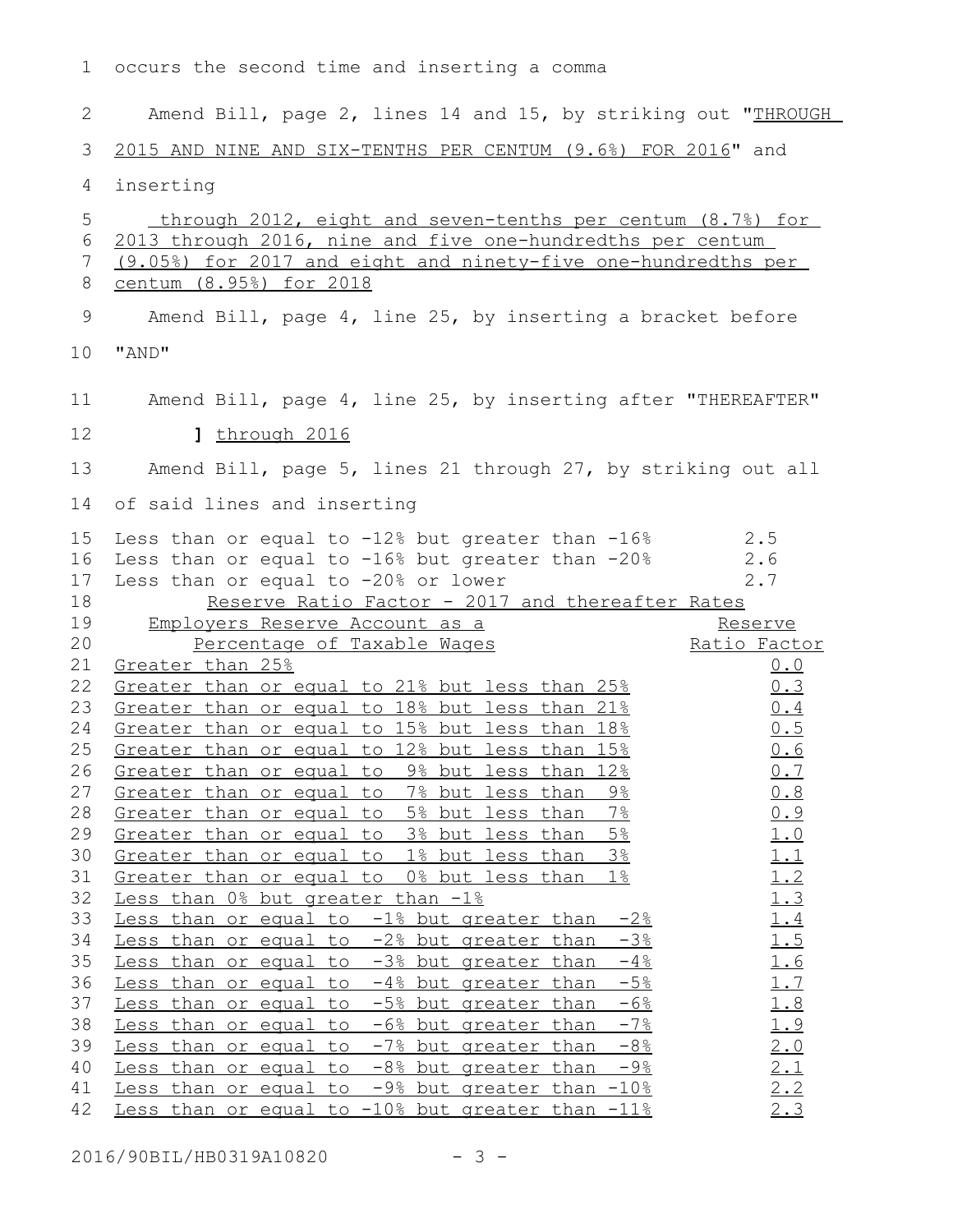|  |  |                                        |  | 1 Less than or equal to -11% but greater than -12%  |  | <u>2.4</u> |
|--|--|----------------------------------------|--|-----------------------------------------------------|--|------------|
|  |  |                                        |  | 2 Less than or equal to -12% but greater than -16%  |  | 2.5        |
|  |  |                                        |  | 3 Less than or equal to -16% but greater than -20%  |  | 2.6        |
|  |  |                                        |  | 4 Less than or equal to -20% but greater than -28%  |  | 2.7        |
|  |  |                                        |  | 5 Less than or equal to -28% but greater than -100% |  | 3.0        |
|  |  | 6 Less than or equal to -100% or lower |  |                                                     |  | 3.2        |

7

Amend Bill, page 5, by inserting between lines 28 and 29

Section 3. Sections 308 and 309.2(a) of the act, amended June 15, 2005 (P.L.8, No.5), are amended to read: Section 308. Interest on Past Due Contributions.-- Contributions unpaid on the date on which they are due and payable, as prescribed by the department, shall bear interest at one-twelfth (1/12) of the annual rate determined by the Secretary of Revenue under section 806 of the act of April 9, 1929 (P.L.343, No.176), known as "The Fiscal Code," per month or fraction of a month, or at the rate of [three quarters of one per centum (0.75%)] one per centum (1%) per month or fraction of a month, whichever is greater, from the date they become due until paid. 8 9 10 11 12 13 14 15 16 17 18 19

Section 309.2. Limitations Upon Enforcement of Payment of Contributions, Interest and Penalties.--(a) Notwithstanding any other provisions of this act to the contrary, no legal action for the collection of contributions, interest and penalties shall be instituted after the expiration of [four] six years 25 from the end of the calendar year determined in accordance with subsection (b) of this section, unless prior to the expiration 27 of such [four-year] six-year period and with respect thereto (1) an assessment proceeding shall have been instituted pursuant to the provisions of section three hundred four of this act, or (2) an action shall have been instituted pursuant to the provisions 31 of section three hundred nine of this act, or (3) a lien shall have been entered pursuant to the provisions of section three hundred eight point one of this act: Provided, That the 34 provisions of this section shall not apply where an employer by willful failure or refusal to file a report with the department or to include in any report all wages which he has paid, or otherwise, has attempted to avoid or reduce liability for the payment of contributions. \* \* \* 20 21 22 23 24 26 28 29 30 32 33 35 36 37 38

39

Amend Bill, page 5, line 29, by striking out "2" and 40

inserting 41

4

42

Amend Bill, page 6, line 7, by striking out " $AND (E) (1.1)$ " and inserting 43 44

 $(e)$  (1) and (2) 45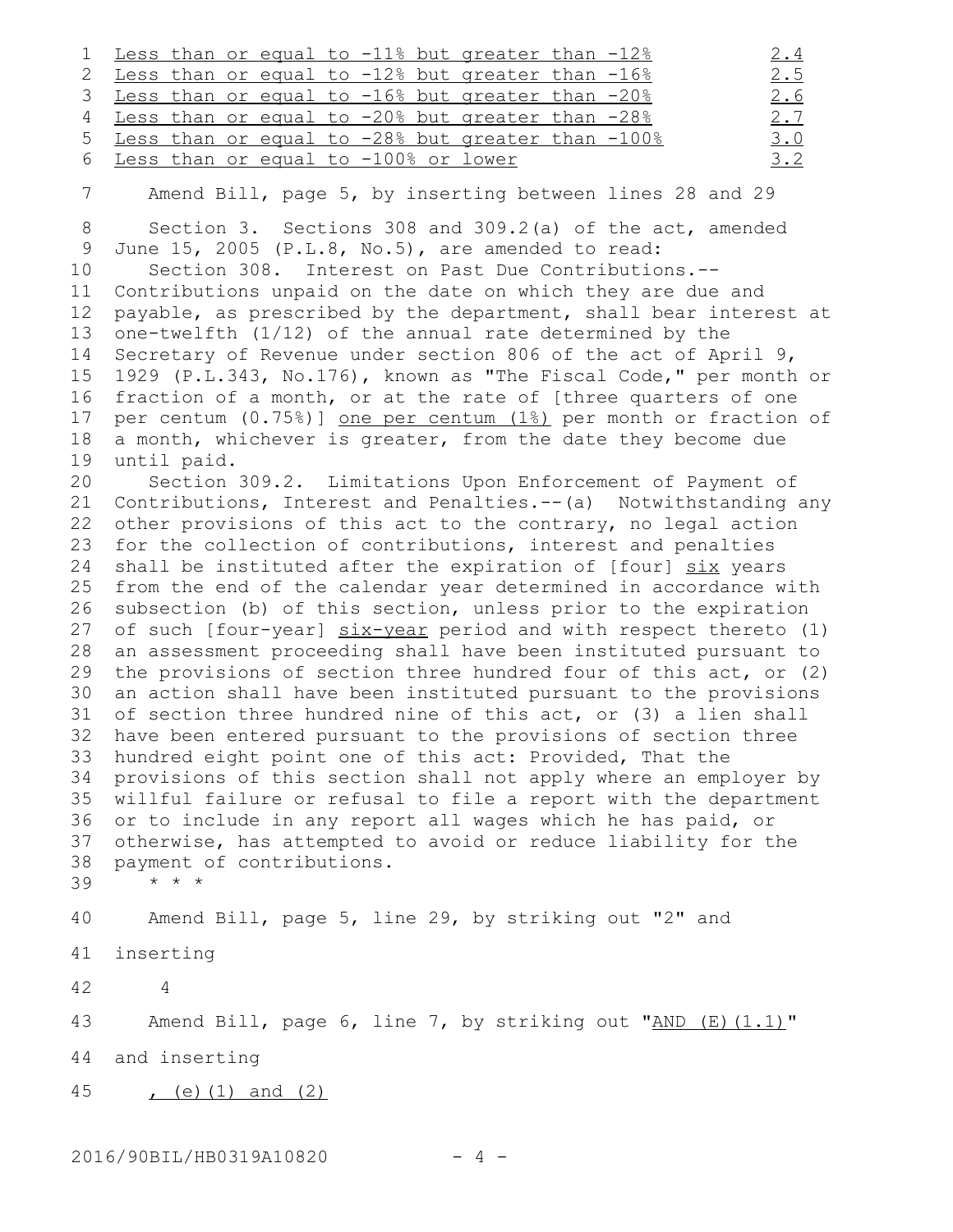Amend Bill, page 6, line 9, by striking out "FORTY-TWO PER CENTUM (42%)" and inserting thirty-seven per centum (37%) Amend Bill, page 6, by inserting between lines 12 and 13 Section 5. Section 402.6 of the act, amended December 9, 2002 (P.L.1330, No.156), is amended to read: Section 402.6. Ineligibility of Incarcerated Employe.--(a) An employe shall not be eligible for payment of unemployment compensation benefits for any weeks of unemployment during which the employe is incarcerated after a conviction. (b) The department shall utilize any reasonable means determined necessary by the secretary to identify and prevent the payment of benefits to incarcerated individuals who are disqualified under this section. Amend Bill, page 6, line 13, by striking out "3. SECTION 404(B)" and inserting 6. Section 404(a) Amend Bill, page 6, lines 13 and 14, by striking out "MAY 14, 1949 (P.L.1355, NO.404)," Amend Bill, page 6, lines 25 through 30; page 7, lines 1 through 9; by striking out all of said lines on said pages and inserting (a) (1) The employe's weekly benefit rate shall be computed as (1) the amount appearing in Part B of the Table Specified for the Determination of Rate and Amount of Benefits on the line on which in Part A there appears his "highest quarterly wage," or (2) fifty per centum (50%) of his full-time weekly wage, whichever is greater. Notwithstanding any other provision of this act, if an employe's weekly benefit rate, as calculated under this paragraph, is less than [seventy dollars (\$70)] sixty-eight dollars (\$68), he shall be ineligible to receive any amount of compensation. If the employe's weekly benefit rate is not a multiple of one dollar (\$1), it shall be rounded to the next lower multiple of one dollar (\$1). (2) If the base year wages of an employe whose weekly benefit rate has been determined under clause (2) of paragraph 36 (1) of this subsection are insufficient to qualify him under subsection (c) of this section, his weekly benefit rate shall be redetermined under clause (1) of paragraph (1) of this subsection. (3) If an employe's weekly benefit rate as determined under 1 2 3 4 5 6 7 8 9 10 11 12 13 14 15 16 17 18 19 20 21 22 23 24 25 26 27 28 29 30 31 32 33 34 35 37 38 39 40 41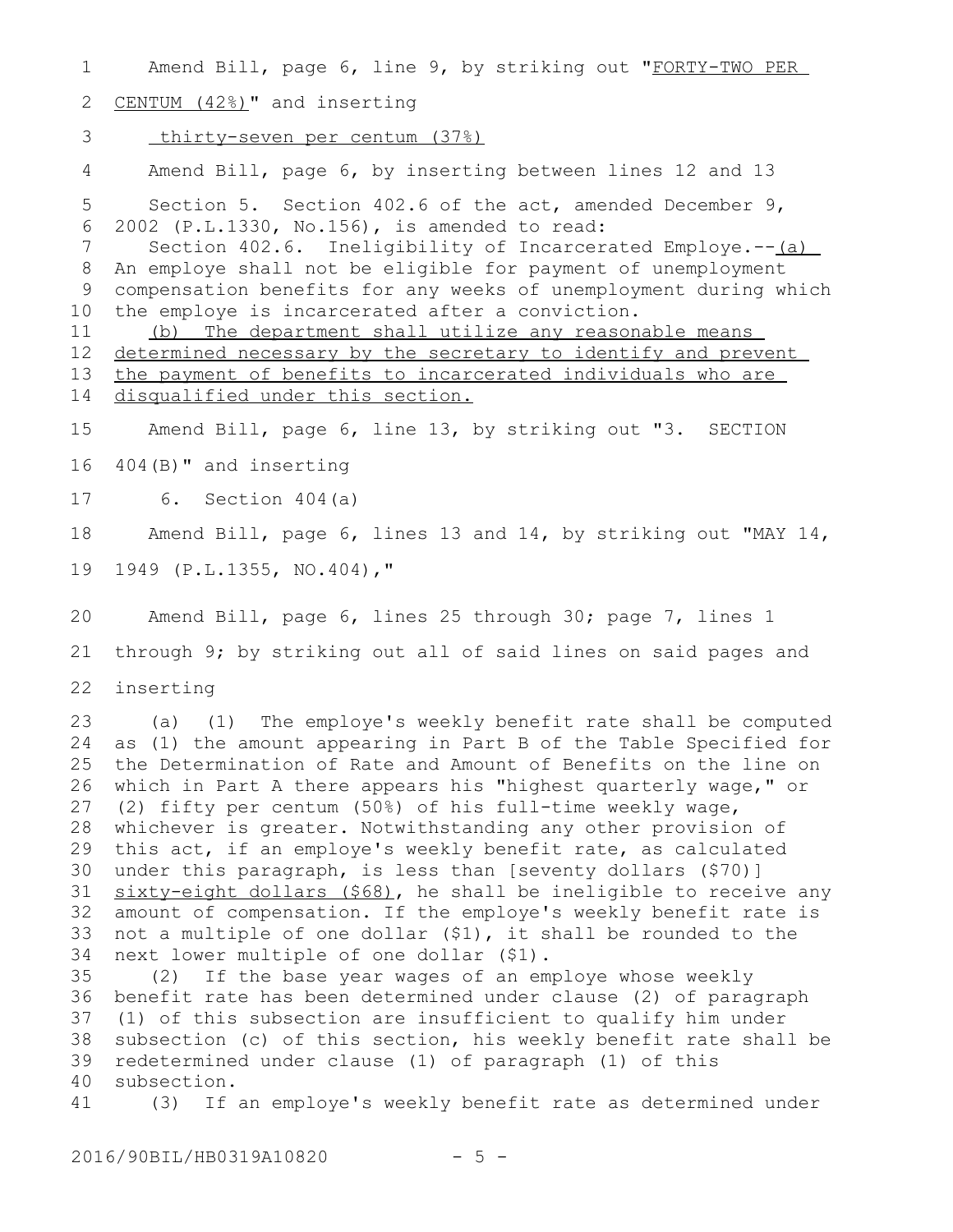clause (1) of paragraph (1) of this subsection, or redetermined 1 2 under paragraph (2) of this subsection, as the case may be, is less than the maximum weekly benefit rate and the employe's base 3 year wages are insufficient to qualify him under subsection (c) 4 of this section but are sufficient to qualify him for any one of 5 the next two lower weekly benefit rates, his weekly benefit rate shall be redetermined at the highest of such next lower rates. Amend Bill, page 7, line 11, by striking out the bracket 6 7 8

before "(1)" 9

Amend Bill, page 7, line 17, by inserting a bracket before "\$1688 - 1712" 10 11

Amend Bill, page 24, lines 12 through 30; pages 25 through 40, lines 1 through 30; page 41, lines 1 through 14; by striking out all of said lines on said pages 12 13 14

Amend Bill, page 41, by inserting between lines 14 and 15 15

| 16 | $$1,688 - $1,712$ | <u>\$68</u> | \$2,718      |
|----|-------------------|-------------|--------------|
| 17 | $1,713 - $1,737$  | 69          | 2,758        |
| 18 | $1,738 - $1,762$  | <u>70</u>   | 2,797        |
| 19 | $1,763 - $1,787$  | 71          | 2,837        |
| 20 | $1,788 - $1,812$  | 72          | 2,877        |
| 21 | $1,813 - $1,837$  | 73          | 2,916        |
| 22 | $1,838 - $1,862$  | 74          | 2,956        |
| 23 | $1,863 - $1,887$  | 75          | 2,996        |
| 24 | $1,888 - $1,912$  | 76          | 3,035        |
| 25 | $1,913 - $1,937$  | 77          | 3,075        |
| 26 | $1,938 - $1,962$  | 78          | <u>3,115</u> |
| 27 | $1,963 - $1,987$  | 79          | 3,154        |
| 28 | $1,988 - $2,012$  | 80          | 3,194        |
| 29 | $2,013 - $2,037$  | 81          | 3,234        |
| 30 | $2,038 - $2,062$  | 82          | 3,274        |
| 31 | $2,063 - $2,087$  | 83          | 3,313        |
| 32 | $2,088 - $2,112$  | 84          | 3,353        |
| 33 | $2,113 - $2,137$  | 85          | 3,393        |
| 34 | $2,138 - $2,162$  | 86          | 3,432        |
| 35 | $2,163 - $2,187$  | 87          | 3,472        |
| 36 | $2,188 - $2,212$  | 88          | 3,512        |
| 37 | $2,213 - $2,237$  | 89          | 3,551        |
| 38 | $2,238 - $2,262$  | 90          | 3,591        |

2016/90BIL/HB0319A10820 - 6 -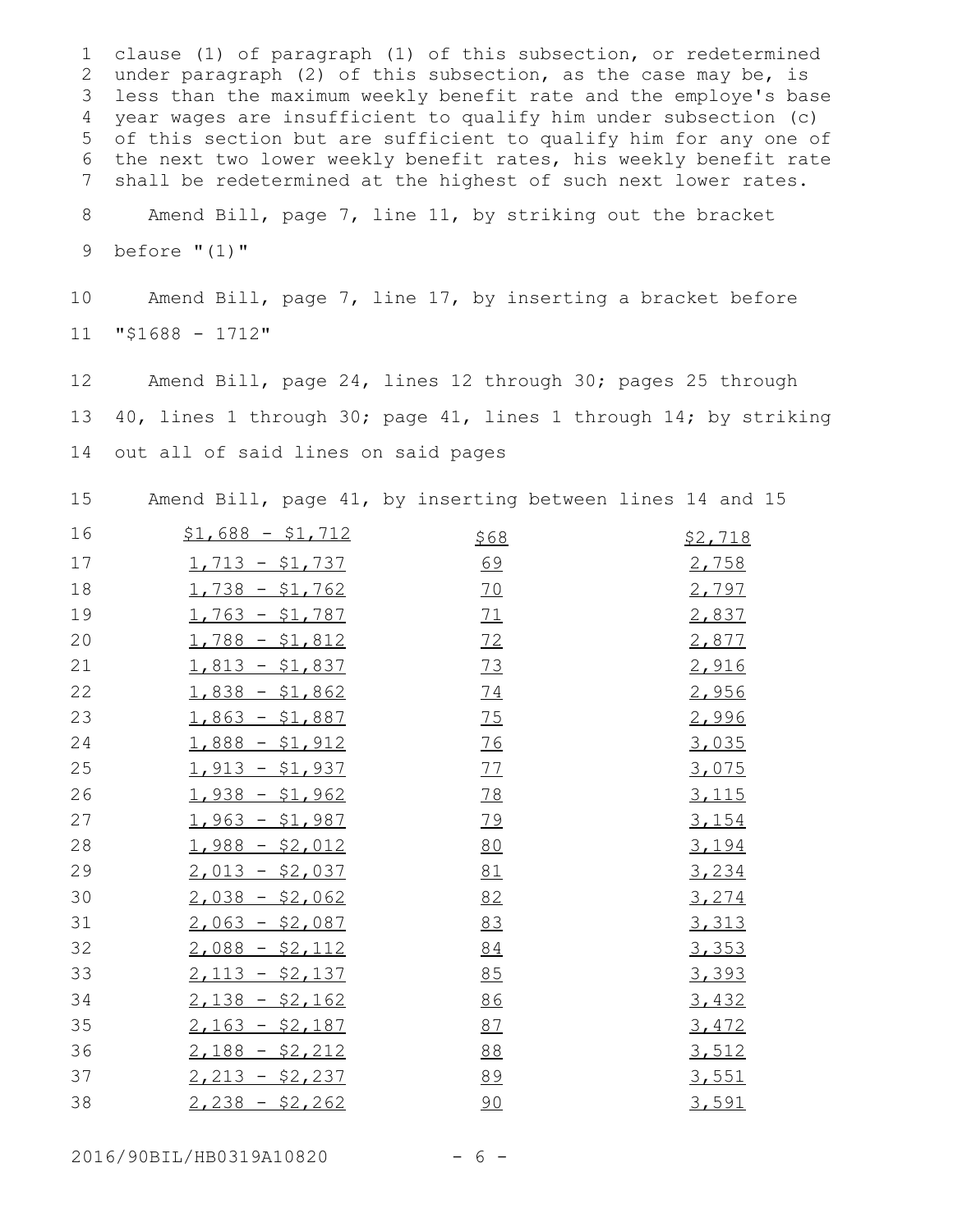| 1              | $2,263 - $2,287$ | 91          | 3,631        |
|----------------|------------------|-------------|--------------|
| $\mathbf{2}$   | $2,288 - $2,312$ | 92          | 3,670        |
| $\mathcal{S}$  | $2,313 - $2,337$ | 93          | 3,710        |
| $\overline{4}$ | $2,338 - $2,362$ | <u>94</u>   | 3,750        |
| 5              | $2,363 - $2,387$ | 95          | 3,789        |
| $\epsilon$     | $2,388 - $2,412$ | 96          | 3,829        |
| $\overline{7}$ | $2,413 - $2,437$ | <u>97</u>   | 3,869        |
| $\,8\,$        | $2,438 - $2,462$ | <u>98</u>   | 3,908        |
| $\mathsf 9$    | $2,463 - $2,487$ | <u>98</u>   | 3,948        |
| 10             | $2,488 - $2,512$ | <u>99</u>   | 3,988        |
| 11             | $2,513 - $2,537$ | 100         | 4,027        |
| 12             | $2,538 - $2,562$ | 101         | 4,067        |
| 13             | $2,563 - $2,587$ | 102         | 4,107        |
| 14             | $2,588 - $2,612$ | <u> 103</u> | 4,147        |
| 15             | $2,613 - $2,637$ | 104         | 4,186        |
| 16             | $2,638 - $2,662$ | <u> 105</u> | 4,226        |
| 17             | $2,663 - $2,687$ | <u> 106</u> | 4,266        |
| 18             | $2,688 - $2,712$ | 107         | 4,305        |
| 19             | $2,713 - $2,737$ | 108         | 4,345        |
| 20             | $2,738 - $2,762$ | <u> 109</u> | 4,385        |
| 21             | $2,763 - $2,787$ | <u> 110</u> | 4,424        |
| 22             | $2,788 - $2,812$ | <u> 111</u> | 4,464        |
| 23             | $2,813 - $2,837$ | <u> 112</u> | 4,504        |
| 24             | $2,838 - $2,862$ | <u> 113</u> | 4,543        |
| 25             | $2,863 - $2,887$ | <u> 114</u> | 4,583        |
| 26             | $2,888 - $2,912$ | 115         | 4,623        |
| 27             | $2,913 - $2,937$ | <u> 116</u> | 4,662        |
| 28             | $2,938 - $2,962$ | <u> 117</u> | 4,702        |
| 29             | $2,963 - $2,987$ | 118         | 4,742        |
| 30             | $2,988 - $3,012$ | 119         | 4,781        |
| 31             | $3,013 - $3,037$ | <u>120</u>  | 4,821        |
| 32             | $3,038 - $3,062$ | <u> 121</u> | 4,861        |
| 33             | $3,063 - $3,087$ | 122         | 4,900        |
| 34             | $3,088 - $3,112$ | 123         | 4,940        |
| 35             | $3,113 - $3,137$ | 124         | 4,980        |
| 36             | $3,138 - $3,162$ | 125         | 5,020        |
| 37             | $3,163 - $3,187$ | <u> 126</u> | 5,059        |
| 38             | $3,188 - $3,212$ | 127         | 5,099        |
| 39             | $3,213 - $3,237$ | 128         | <u>5,139</u> |
| 40             | $3,238 - $3,262$ | <u> 129</u> | 5,178        |
| 41             | $3,263 - $3,287$ | 130         | 5,218        |
| 42             | $3,288 - $3,312$ | 131         | 5,258        |

2016/90BIL/HB0319A10820 - 7 -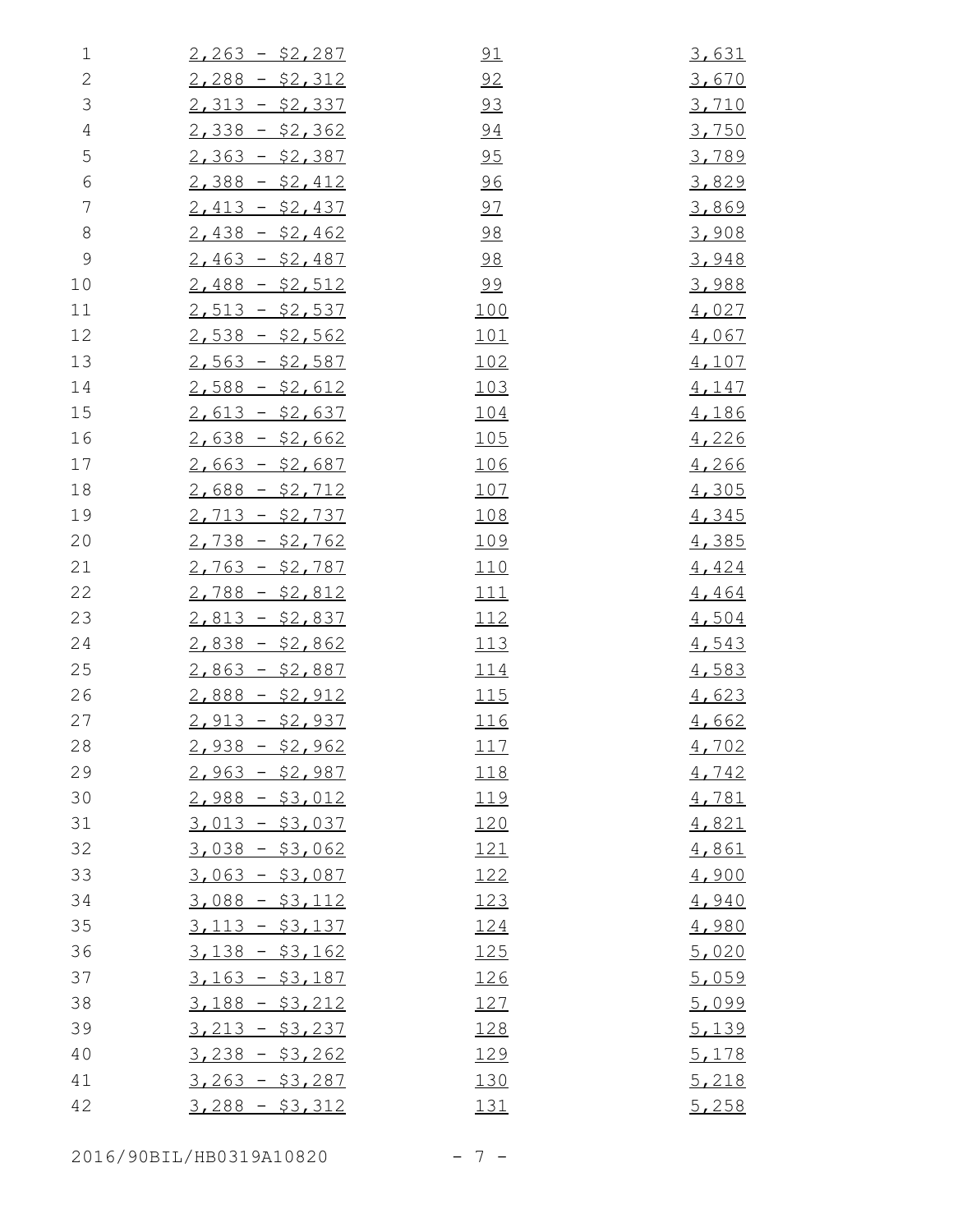| $\mathbf 1$    | $3,313 - $3,337$       | 132         | 5,297 |
|----------------|------------------------|-------------|-------|
| $\sqrt{2}$     | $3,338 - $3,362$       | 133         | 5,337 |
| $\mathcal{S}$  | $3,363 - $3,387$       | 134         | 5,377 |
| $\overline{4}$ | $3,388 - $3,412$       | <u> 135</u> | 5,416 |
| 5              | $3,413 - $3,437$       | 136         | 5,456 |
| $\epsilon$     | $3,438 - $3,462$       | 137         | 5,496 |
| $\overline{7}$ | $3,463 - $3,487$       | 138         | 5,535 |
| $\,8\,$        | $3,488 - $3,512$       | 139         | 5,575 |
| $\mathsf 9$    | $3,513 - $3,537$       | 140         | 5,615 |
| 10             | $3,538 - $3,562$       | <u> 141</u> | 5,654 |
| 11             | $3,563 - $3,587$       | 142         | 5,694 |
| 12             | $3,588 - $3,612$       | 143         | 5,734 |
| 13             | $3,613 - $3,637$       | 144         | 5,774 |
| 14             | $3,638 - $3,662$       | <u> 145</u> | 5,813 |
| 15             | $3,663 - $3,687$       | 146         | 5,853 |
| 16             | $3,688 - $3,712$       | <u> 147</u> | 5,893 |
| 17             | $3,713 - $3,737$       | <u> 147</u> | 5,932 |
| 18             | $3,738 - $3,762$       | 148         | 5,972 |
| 19             | <u>3,763 - \$3,787</u> | <u> 149</u> | 6,012 |
| 20             | $3,788 - $3,812$       | 150         | 6,051 |
| 21             | $3,813 - $3,837$       | 151         | 6,091 |
| 22             | $3,838 - $3,862$       | 152         | 6,131 |
| 23             | $3,863 - $3,887$       | 153         | 6,170 |
| 24             | $3,888 - $3,912$       | 154         | 6,210 |
| 25             | $3,913 - $3,937$       | <u>155</u>  | 6,250 |
| 26             | $3,938 - $3,962$       | 156         | 6,289 |
| 27             | $3,963 - $3,987$       | 157         | 6,329 |
| 28             | $3,988 - $4,012$       | <u> 158</u> | 6,369 |
| 29             | $4,013 - $4,037$       | 159         | 6,408 |
| 30             | $4,038 - $4,062$       | 160         | 6,448 |
| 31             | $4,063 - $4,087$       | 161         | 6,488 |
| 32             | $4,088 - $4,112$       | 162         | 6,527 |
| 33             | $4,113 - $4,137$       | 163         | 6,567 |
| 34             | $4,138 - $4,162$       | 164         | 6,607 |
| 35             | $4,163 - $4,187$       | 165         | 6,647 |
| 36             | $4,188 - $4,212$       | 166         | 6,686 |
| 37             | $4,213 - $4,237$       | <u> 167</u> | 6,726 |
| 38             | $4,238 - $4,262$       | 168         | 6,766 |
| 39             | $4,263 - $4,287$       | 169         | 6,805 |
| 40             | $4,288 - $4,312$       | 170         | 6,845 |
| 41             | $4,313 - $4,337$       | 171         | 6,885 |
| 42             | $4,338 - $4,362$       | 172         | 6,924 |

2016/90BIL/HB0319A10820 - 8 -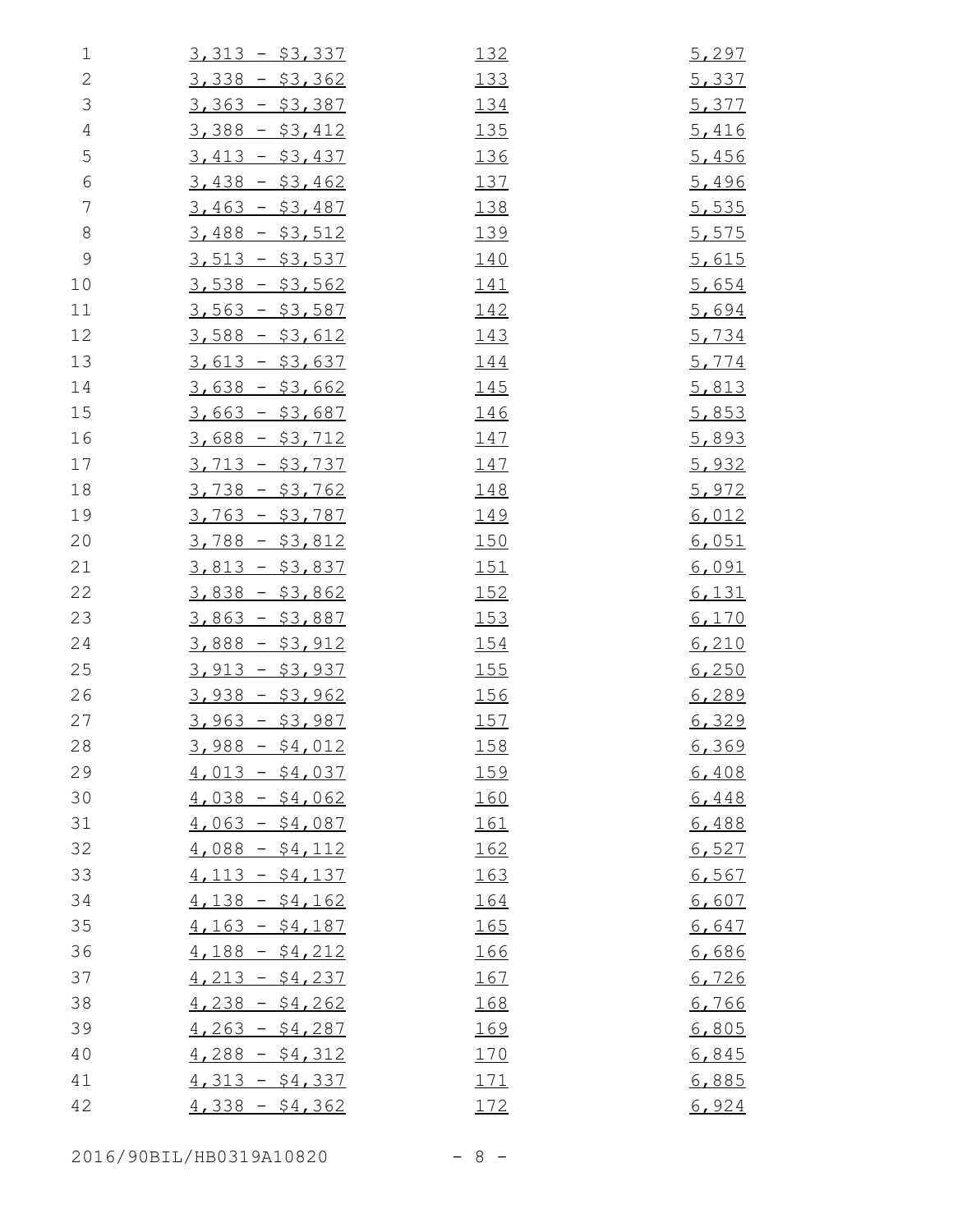| $\mathbf 1$    | $4,363 - $4,387$ | 173         | 6,964        |
|----------------|------------------|-------------|--------------|
| $\sqrt{2}$     | $4,388 - $4,412$ | 174         | 7,004        |
| $\mathfrak{Z}$ | $4,413 - $4,437$ | 175         | 7,043        |
| $\overline{4}$ | $4,438 - $4,462$ | 176         | 7,083        |
| 5              | $4,463 - $4,487$ | 177         | 7,123        |
| $\epsilon$     | $4,488 - $4,512$ | 178         | <u>7,162</u> |
| $\overline{7}$ | $4,513 - $4,537$ | 179         | 7,202        |
| 8              | $4,538 - $4,562$ | 180         | 7,242        |
| $\mathcal{G}$  | $4,563 - $4,587$ | <u> 181</u> | 7,281        |
| 10             | $4,588 - $4,612$ | 182         | 7,321        |
| 11             | $4,613 - $4,637$ | 183         | <u>7,361</u> |
| 12             | $4,638 - $4,662$ | 184         | 7,400        |
| 13             | $4,663 - $4,687$ | <u> 185</u> | 7,440        |
| 14             | $4,688 - $4,712$ | 186         | 7,480        |
| 15             | $4,713 - $4,737$ | 187         | 7,520        |
| 16             | $4,738 - $4,762$ | 188         | 7,559        |
| 17             | $4,763 - $4,787$ | 189         | 7,599        |
| 18             | $4,788 - $4,812$ | <u> 190</u> | 7,639        |
| 19             | $4,813 - $4,837$ | <u> 191</u> | 7,678        |
| 20             | $4,838 - $4,862$ | <u> 192</u> | 7,718        |
| 21             | $4,863 - $4,887$ | <u> 193</u> | 7,758        |
| 22             | $4,888 - $4,912$ | 194         | 7,797        |
| 23             | $4,913 - $4,937$ | 195         | 7,837        |
| 24             | $4,938 - $4,962$ | 196         | 7,877        |
| 25             | $4,963 - $4,987$ | <u> 196</u> | 7,916        |
| 26             | $4,988 - $5,012$ | 197         | 7,956        |
| 27             | $5,013 - $5,037$ | 198         | <u>7,996</u> |
| 28             | $5,038 - $5,062$ | <u> 199</u> | 8,035        |
| 29             | $5,063 - $5,087$ | 200         | 8,075        |
| 30             | $5,088 - $5,112$ | 201         | 8,115        |
| 31             | $5,113 - $5,137$ | 202         | 8,154        |
| 32             | $5,138 - $5,162$ | 203         | 8,194        |
| 33             | $5,163 - $5,187$ | 204         | 8,234        |
| 34             | $5,188 - $5,212$ | 205         | 8,274        |
| 35             | $5,213 - $5,237$ | 206         | 8,313        |
| 36             | $5,238 - $5,262$ | 207         | 8,353        |
| 37             | $5,263 - $5,287$ | 208         | 8,393        |
| 38             | $5,288 - $5,312$ | 209         | 8,432        |
| 39             | $5,313 - $5,337$ | 210         | 8,472        |
| 40             | $5,338 - $5,362$ | 211         | 8,512        |
| 41             | $5,363 - $5,387$ | 212         | 8,551        |
| 42             | $5,388 - $5,412$ | 213         | 8,591        |

2016/90BIL/HB0319A10820 - 9 -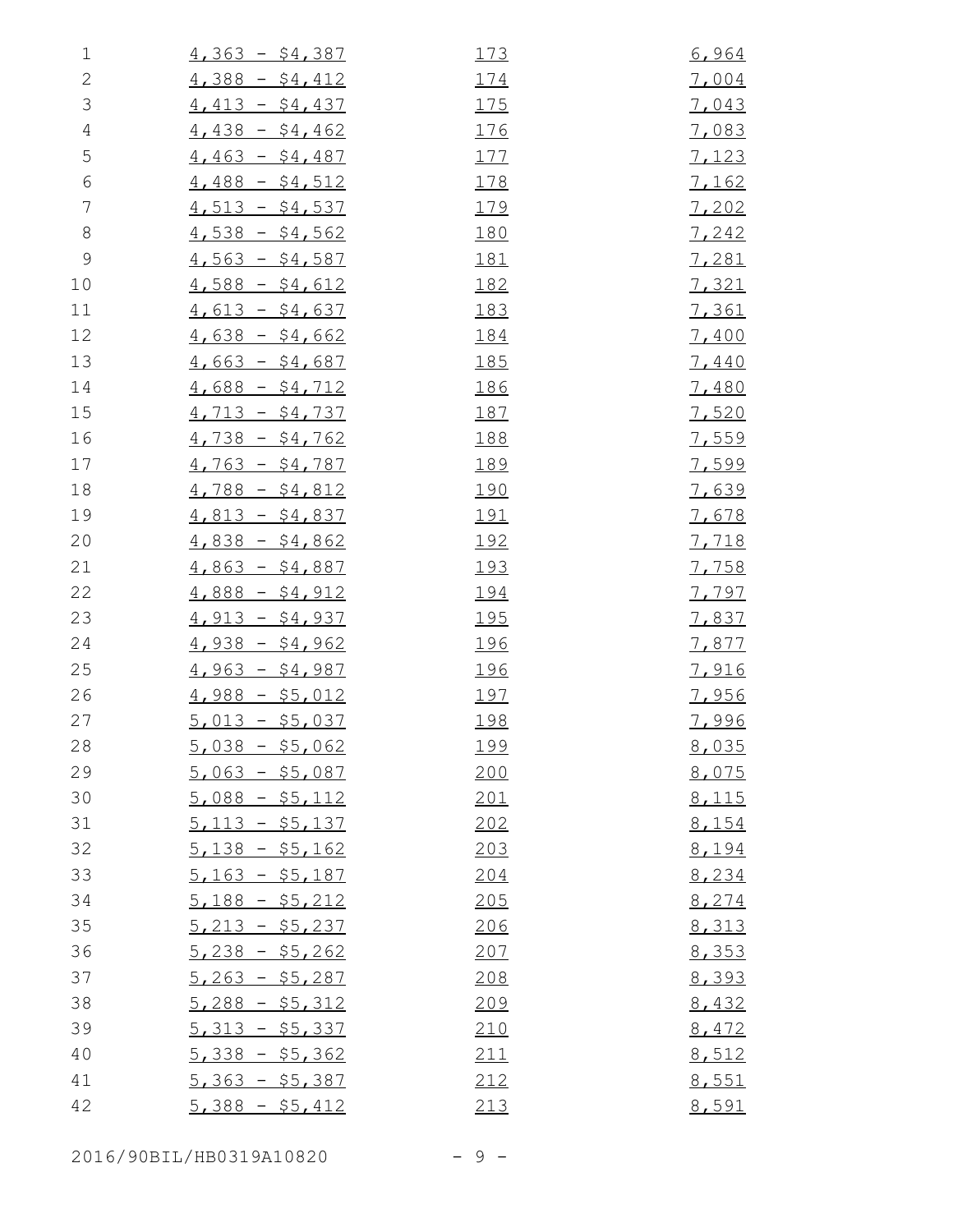| $\mathbf 1$    | $5,413 - $5,437$ | 214         | 8,631         |
|----------------|------------------|-------------|---------------|
| $\sqrt{2}$     | $5,438 - $5,462$ | 215         | 8,670         |
| $\mathfrak{Z}$ | $5,463 - $5,487$ | 216         | 8,710         |
| $\overline{4}$ | $5,488 - $5,512$ | 217         | 8,750         |
| 5              | $5,513 - $5,537$ | 218         | 8,789         |
| $\sqrt{6}$     | $5,538 - $5,562$ | 219         | 8,829         |
| $\overline{7}$ | $5,563 - $5,587$ | 220         | 8,869         |
| $\,8\,$        | $5,588 - $5,612$ | 221         | 8,908         |
| $\mathcal{G}$  | $5,613 - $5,637$ | 222         | 8,948         |
| 10             | $5,638 - $5,662$ | 223         | 8,988         |
| 11             | $5,663 - $5,687$ | <u>224</u>  | <u>9,027</u>  |
| 12             | $5,688 - $5,712$ | <u> 225</u> | 9,067         |
| 13             | $5,713 - $5,737$ | 226         | 9,107         |
| 14             | $5,738 - $5,762$ | 227         | 9,147         |
| 15             | $5,763 - $5,787$ | 228         | 9,186         |
| 16             | $5,788 - $5,812$ | 229         | 9,226         |
| 17             | $5,813 - $5,837$ | 230         | 9,266         |
| 18             | $5,838 - $5,862$ | 231         | 9,305         |
| 19             | $5,863 - $5,887$ | 232         | 9,345         |
| 20             | $5,888 - $5,912$ | 233         | <u>9,385</u>  |
| 21             | $5,913 - $5,937$ | 234         | 9,424         |
| 22             | $5,938 - $5,962$ | 235         | 9,464         |
| 23             | $5,963 - $5,987$ | 236         | 9,504         |
| 24             | $5,988 - $6,012$ | 237         | 9,543         |
| 25             | $6,013 - $6,037$ | 238         | 9,583         |
| 26             | $6,038 - $6,062$ | 239         | 9,623         |
| 27             | $6,063 - $6,087$ | 240         | 9,662         |
| 28             | $6,088 - $6,112$ | 241         | 9,702         |
| 29             | $6,113 - $6,137$ | 242         | 9,742         |
| 30             | $6,138 - $6,162$ | 243         | 9,781         |
| 31             | $6,163 - $6,187$ | 244         | 9,821         |
| 32             | $6,188 - $6,212$ | 245         | 9,861         |
| 33             | $6,213 - 56,237$ | 245         | 9,900         |
| 34             | $6,238 - $6,262$ | 246         | 9,940         |
| 35             | $6,263 - $6,287$ | 247         | 9,980         |
| 36             | $6,288 - $6,312$ | 248         | 10,020        |
| 37             | $6,313 - 56,337$ | 249         | 10,059        |
| 38             | $6,338 - 56,362$ | 250         | 10,099        |
| 39             | $6,363 - $6,387$ | 251         | 10,139        |
| 40             | $6,388 - $6,412$ | 252         | <u>10,178</u> |
| 41             | $6,413 - 56,437$ | 253         | 10,218        |
| 42             | $6,438 - $6,462$ | 254         | 10,258        |

2016/90BIL/HB0319A10820 - 10 -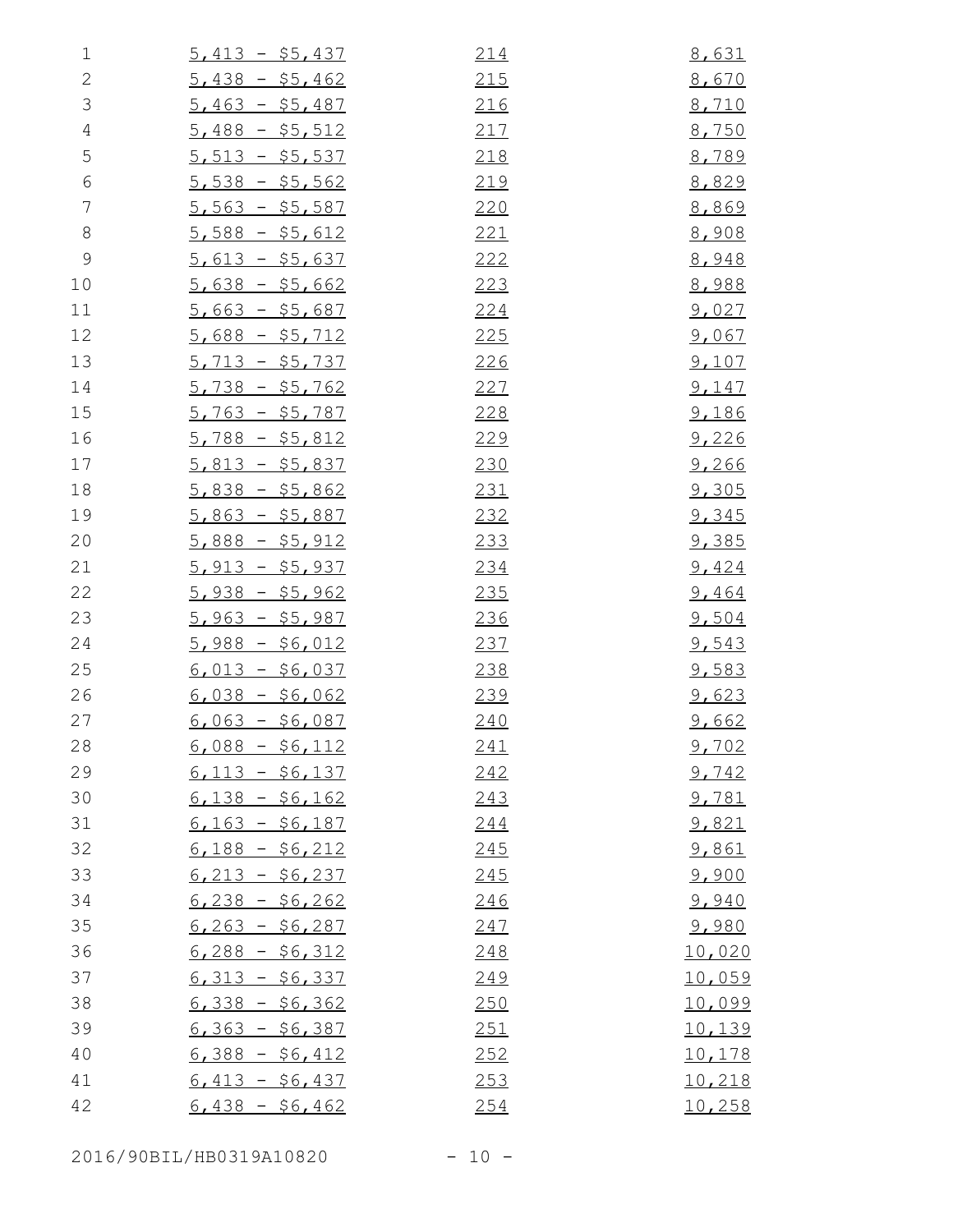| $\mathbf 1$    | $6,463 - $6,487$ | 255 | 10,297         |
|----------------|------------------|-----|----------------|
| $\sqrt{2}$     | $6,488 - $6,512$ | 256 | 10,337         |
| $\mathfrak{Z}$ | $6,513 - $6,537$ | 257 | 10,377         |
| $\sqrt{4}$     | $6,538 - $6,562$ | 258 | <u>10,416</u>  |
| 5              | $6,563 - 56,587$ | 259 | 10,456         |
| $\epsilon$     | $6,588 - $6,612$ | 260 | 10,496         |
| $\overline{7}$ | $6,613 - 56,637$ | 261 | <u>10,535</u>  |
| $\,8\,$        | $6,638 - $6,662$ | 262 | 10,575         |
| $\mathcal{G}$  | $6,663 - $6,687$ | 263 | 10,615         |
| 10             | $6,688 - $6,712$ | 264 | 10,654         |
| 11             | $6,713 - $6,737$ | 265 | <u>10,694</u>  |
| 12             | $6,738 - $6,762$ | 266 | 10,734         |
| 13             | $6,763 - $6,787$ | 267 | 10,774         |
| 14             | $6,788 - $6,812$ | 268 | 10,813         |
| 15             | $6,813 - $6,837$ | 269 | <u>10,853</u>  |
| 16             | $6,838 - $6,862$ | 270 | <u>10,893</u>  |
| 17             | $6,863 - $6,887$ | 271 | 10,932         |
| 18             | $6,888 - $6,912$ | 272 | 10,972         |
| 19             | $6,913 - $6,937$ | 273 | <u>11,012</u>  |
| 20             | $6,938 - $6,962$ | 274 | 11,051         |
| 21             | $6,963 - $6,987$ | 275 | 11,091         |
| 22             | $6,988 - $7,012$ | 276 | <u> 11,131</u> |
| 23             | $7,013 - $7,037$ | 277 | 11,170         |
| 24             | $7,038 - $7,062$ | 278 | 11,210         |
| 25             | $7,063 - $7,087$ | 279 | <u>11,250</u>  |
| 26             | $7,088 - $7,112$ | 280 | 11,289         |
| 27             | $7,113 - $7,137$ | 281 | 11,329         |
| 28             | $7,138 - $7,162$ | 282 | 11,369         |
| 29             | $7,163 - $7,187$ | 283 | 11,408         |
| 30             | $7,188 - $7,212$ | 284 | 11,448         |
| 31             | $7,213 - $7,237$ | 285 | 11,488         |
| 32             | $7,238 - $7,262$ | 286 | 11,527         |
| 33             | $7,263 - $7,287$ | 287 | 11,567         |
| 34             | $7,288 - $7,312$ | 288 | 11,607         |
| 35             | $7,313 - $7,337$ | 289 | 11,647         |
| 36             | $7,338 - $7,362$ | 290 | 11,686         |
| 37             | $7,363 - $7,387$ | 291 | 11,726         |
| 38             | $7,388 - $7,412$ | 292 | 11,766         |
| 39             | $7,413 - $7,437$ | 293 | 11,805         |
| 40             | $7,438 - $7,462$ | 294 | <u>11,845</u>  |
| 41             | $7,463 - $7,487$ | 294 | 11,885         |
| 42             | $7,488 - $7,512$ | 295 | 11,924         |

2016/90BIL/HB0319A10820 - 11 -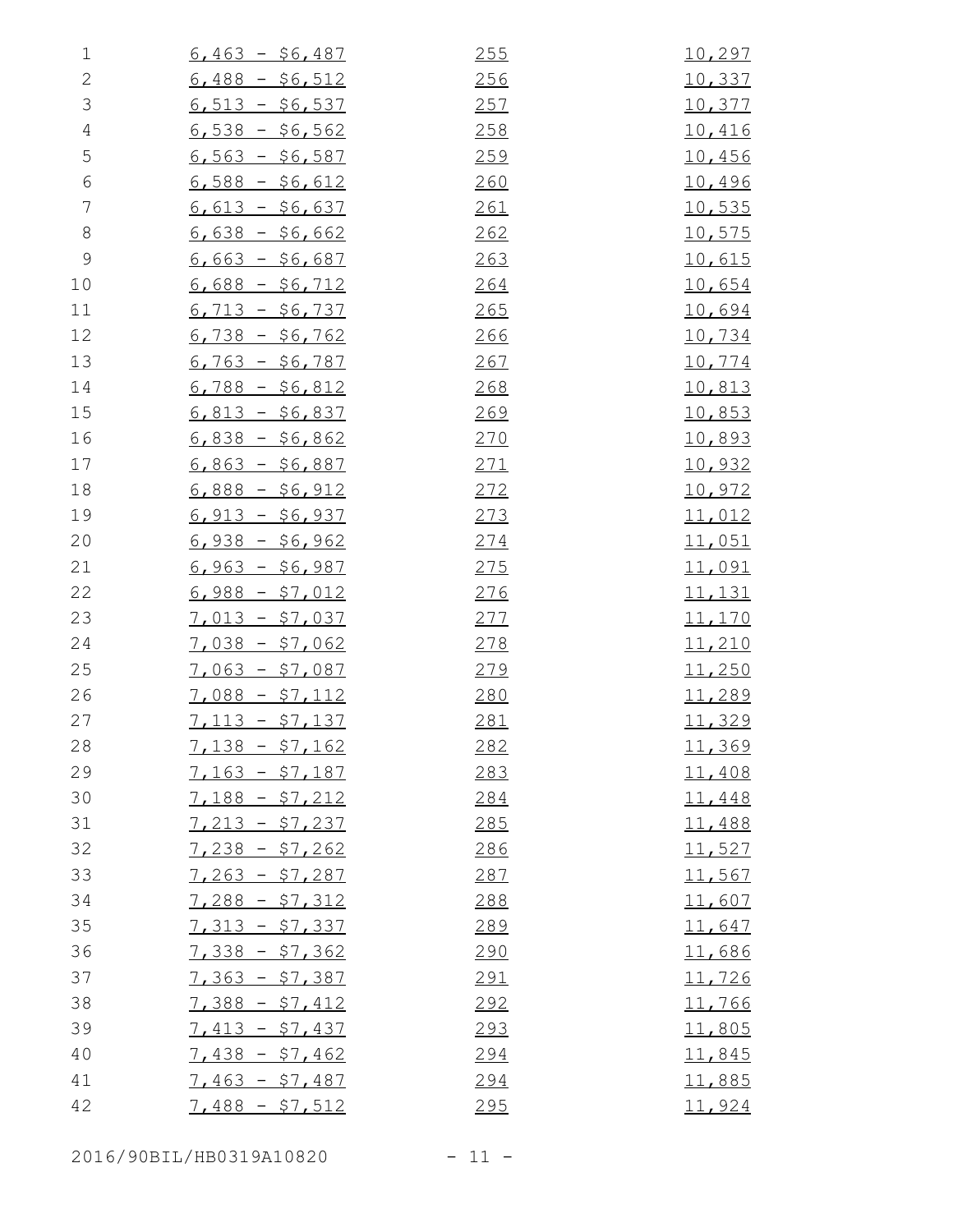| $\mathbf 1$   | $7,513 - $7,537$ | 296 | 11,964        |
|---------------|------------------|-----|---------------|
| $\sqrt{2}$    | $7,538 - $7,562$ | 297 | <u>12,004</u> |
| $\mathcal{S}$ | $7,563 - $7,587$ | 298 | 12,043        |
| $\sqrt{4}$    | $7,588 - $7,612$ | 299 | 12,083        |
| 5             | $7,613 - $7,637$ | 300 | 12,123        |
| $\epsilon$    | $7,638 - $7,662$ | 301 | <u>12,162</u> |
| 7             | $7,663 - $7,687$ | 302 | 12,202        |
| $\,8\,$       | $7,688 - $7,712$ | 303 | 12,242        |
| $\mathsf 9$   | $7,713 - $7,737$ | 304 | 12,281        |
| 10            | $7,738 - $7,762$ | 305 | <u>12,321</u> |
| 11            | $7,763 - $7,787$ | 306 | <u>12,361</u> |
| 12            | $7,788 - $7,812$ | 307 | 12,400        |
| 13            | $7,813 - $7,837$ | 308 | 12,440        |
| 14            | $7,838 - $7,862$ | 309 | <u>12,480</u> |
| 15            | $7,863 - $7,887$ | 310 | 12,520        |
| 16            | $7,888 - $7,912$ | 311 | 12,559        |
| 17            | $7,913 - $7,937$ | 312 | 12,599        |
| 18            | $7,938 - $7,962$ | 313 | <u>12,639</u> |
| 19            | $7,963 - $7,987$ | 314 | 12,678        |
| 20            | $7,988 - $8,012$ | 315 | <u>12,718</u> |
| 21            | $8,013 - $8,037$ | 316 | 12,758        |
| 22            | $8,038 - $8,062$ | 317 | 12,797        |
| 23            | $8,063 - $8,087$ | 318 | 12,837        |
| 24            | $8,088 - $8,112$ | 319 | 12,877        |
| 25            | $8,113 - $8,137$ | 320 | 12,916        |
| 26            | $8,138 - $8,162$ | 321 | <u>12,956</u> |
| 27            | $8,163 - $8,187$ | 322 | 12,996        |
| 28            | $8,188 - $8,212$ | 323 | 13,035        |
| 29            | $8,213 - $8,237$ | 324 | 13,075        |
| 30            | $8,238 - $8,262$ | 325 | <u>13,115</u> |
| 31            | $8,263 - $8,287$ | 326 | 13,154        |
| 32            | $8,288 - $8,312$ | 327 | 13,194        |
| 33            | $8,313 - $8,337$ | 328 | 13,234        |
| 34            | $8,338 - $8,362$ | 329 | 13,274        |
| 35            | $8,363 - $8,387$ | 330 | 13,313        |
| 36            | $8,388 - $8,412$ | 331 | 13,353        |
| 37            | $8,413 - $8,437$ | 332 | 13,393        |
| 38            | $8,438 - $8,462$ | 333 | 13,432        |
| 39            | $8,463 - $8,487$ | 334 | 13,472        |
| 40            | $8,488 - $8,512$ | 335 | 13,512        |
| 41            | $8,513 - $8,537$ | 336 | 13,551        |
| 42            | $8,538 - $8,562$ | 337 | 13,591        |

2016/90BIL/HB0319A10820 - 12 -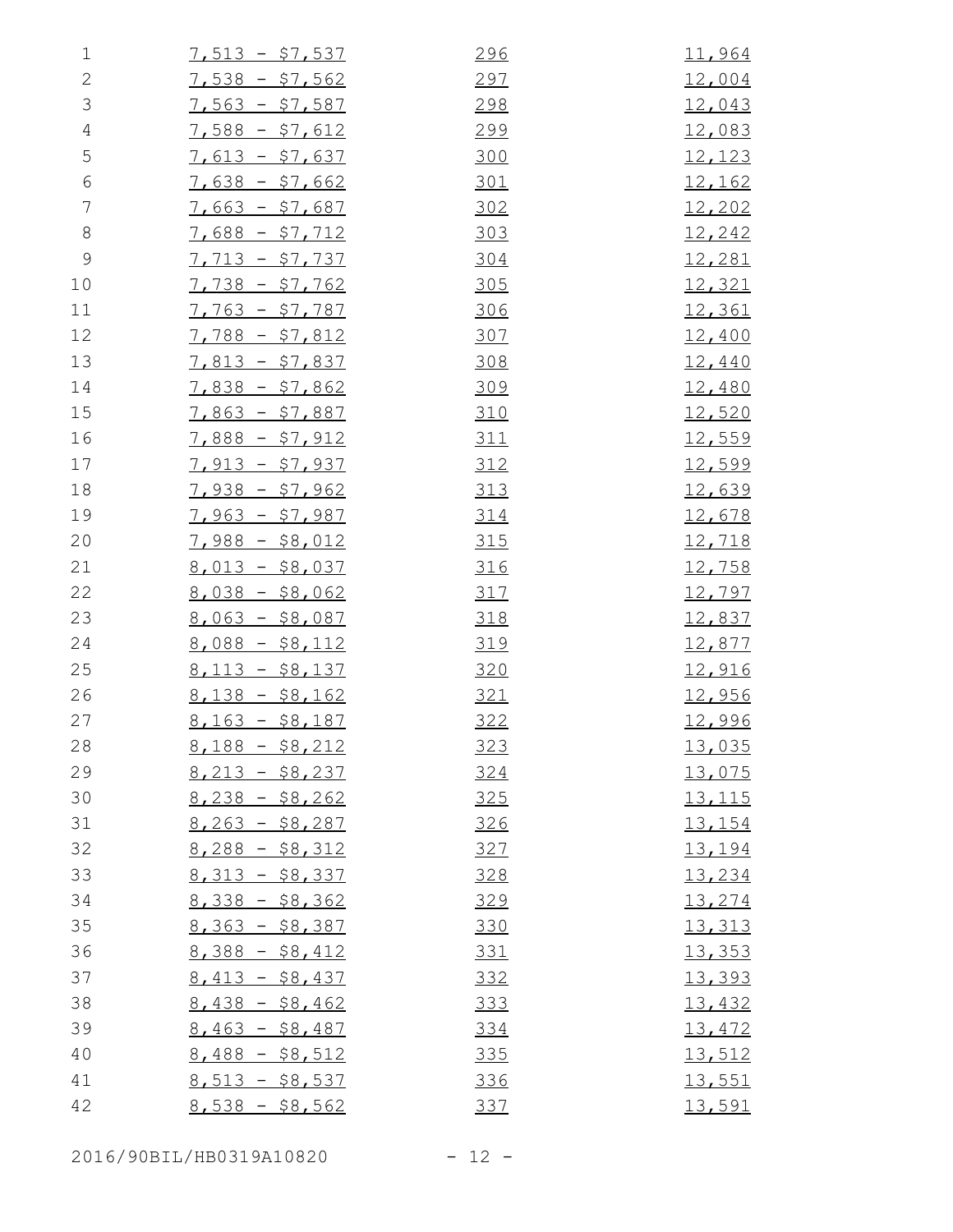| $\mathbf 1$    | $8,563 - $8,587$ | 338        | <u>13,631</u> |
|----------------|------------------|------------|---------------|
| $\mathbf{2}$   | $8,588 - $8,612$ | 339        | 13,670        |
| $\mathfrak{Z}$ | $8,613 - $8,637$ | 340        | <u>13,710</u> |
| $\sqrt{4}$     | $8,638 - $8,662$ | 341        | 13,750        |
| 5              | $8,663 - $8,687$ | 342        | 13,789        |
| $\sqrt{6}$     | $8,688 - $8,712$ | 343        | 13,829        |
| $\overline{7}$ | $8,713 - $8,737$ | 343        | 13,869        |
| $8\,$          | $8,738 - $8,762$ | 344        | 13,908        |
| $\mathcal{G}$  | $8,763 - $8,787$ | 345        | 13,948        |
| 10             | $8,788 - $8,812$ | 346        | 13,988        |
| 11             | $8,813 - $8,837$ | 347        | 14,027        |
| 12             | $8,838 - $8,862$ | 348        | 14,067        |
| 13             | $8,863 - $8,887$ | 349        | <u>14,107</u> |
| 14             | $8,888 - $8,912$ | 350        | 14,147        |
| 15             | $8,913 - $8,937$ | <u>351</u> | <u>14,186</u> |
| 16             | $8,938 - $8,962$ | 352        | 14,226        |
| 17             | $8,963 - $8,987$ | 353        | 14,266        |
| 18             | $8,988 - $9,012$ | 354        | 14,305        |
| 19             | $9,013 - $9,037$ | 355        | 14,345        |
| 20             | $9,038 - $9,062$ | 356        | <u>14,385</u> |
| 21             | $9,063 - $9,087$ | 357        | 14,424        |
| 22             | $9,088 - $9,112$ | 358        | 14,464        |
| 23             | $9,113 - $9,137$ | 359        | 14,504        |
| 24             | $9,138 - $9,162$ | 360        | 14,543        |
| 25             | $9,163 - $9,187$ | <u>361</u> | 14,583        |
| 26             | $9,188 - $9,212$ | 362        | 14,623        |
| 27             | $9,213 - $9,237$ | 363        | <u>14,662</u> |
| 28             | $9,238 - $9,262$ | <u>364</u> | 14,702        |
| 29             | $9,263 - $9,287$ | 365        | 14,742        |
| 30             | $9,288 - $9,312$ | 366        | <u>14,781</u> |
| 31             | $9,313 - $9,337$ | 367        | 14,821        |
| 32             | $9,338 - $9,362$ | 368        | <u>14,861</u> |
| 33             | $9,363 - $9,387$ | 369        | 14,900        |
| 34             | $9,388 - $9,412$ | 370        | 14,940        |
| 35             | $9,413 - $9,437$ | 371        | 14,980        |
| 36             | $9,438 - $9,462$ | 372        | 15,020        |
| 37             | $9,463 - $9,487$ | <u>373</u> | 15,059        |
| 38             | $9,488 - $9,512$ | 374        | 15,099        |
| 39             | $9,513 - $9,537$ | 375        | 15,139        |
| 40             | $9,538 - $9,562$ | 376        | 15,178        |
| 41             | $9,563 - $9,587$ | 377        | 15,218        |
| 42             | $9,588 - $9,612$ | 378        | 15,258        |
|                |                  |            |               |

2016/90BIL/HB0319A10820 - 13 -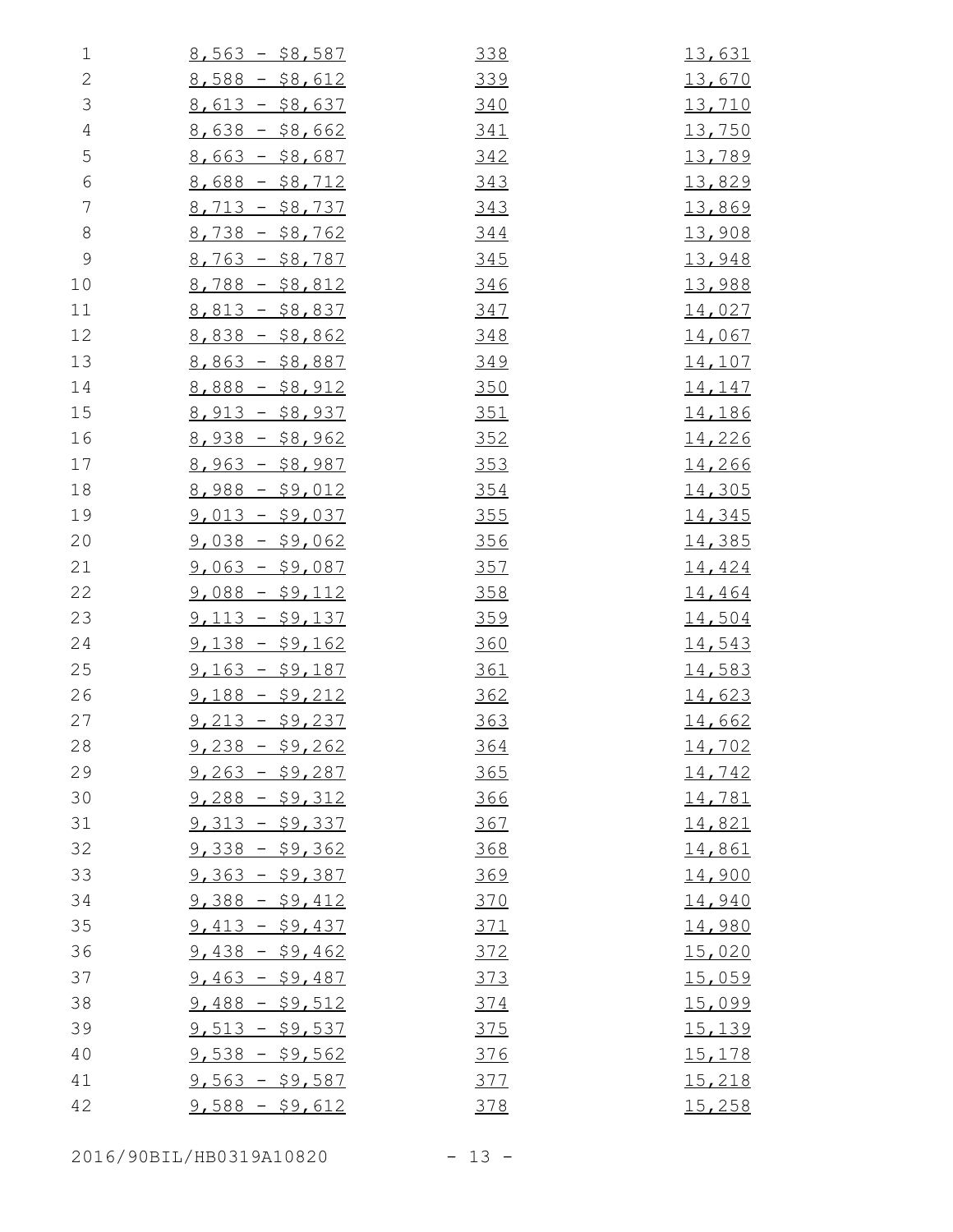| $\mathbf 1$    | $9,613 - $9,637$   | 379        | <u>15,297</u> |
|----------------|--------------------|------------|---------------|
| $\mathbf{2}$   | $9,638 - $9,662$   | 380        | 15,337        |
| $\mathfrak{Z}$ | $9,663 - $9,687$   | 381        | <u>15,377</u> |
| $\sqrt{4}$     | $9,688 - $9,712$   | 382        | 15,416        |
| 5              | $9,713 - $9,737$   | 383        | 15,456        |
| $\sqrt{6}$     | $9,738 - $9,762$   | 384        | 15,496        |
| $\overline{7}$ | $9,763 - $9,787$   | 385        | <u>15,535</u> |
| $8\,$          | $9,788 - $9,812$   | 386        | 15,575        |
| $\mathcal{G}$  | $9,813 - $9,837$   | 387        | 15,615        |
| 10             | $9,838 - $9,862$   | 388        | 15,654        |
| 11             | $9,863 - $9,887$   | 389        | <u>15,694</u> |
| 12             | $9,888 - $9,912$   | <u>390</u> | 15,734        |
| 13             | $9,913 - $9,937$   | 391        | 15,774        |
| 14             | $9,938 - $9,962$   | 392        | <u>15,813</u> |
| 15             | $9,963 - $9,987$   | 392        | <u>15,853</u> |
| 16             | $9,988 - $10,012$  | <u>393</u> | 15,893        |
| 17             | $10,013 - $10,037$ | <u>394</u> | <u>15,932</u> |
| 18             | $10,038 - $10,062$ | 395        | <u>15,972</u> |
| 19             | $10,063 - $10,087$ | <u>396</u> | <u>16,012</u> |
| 20             | $10,088 - $10,112$ | 397        | 16,051        |
| 21             | $10,113 - $10,137$ | 398        | <u>16,091</u> |
| 22             | $10,138 - $10,162$ | <u>399</u> | <u>16,131</u> |
| 23             | $10,163 - $10,187$ | 400        | <u>16,170</u> |
| 24             | $10,188 - $10,212$ | 401        | 16,210        |
| 25             | $10,213 - $10,237$ | 402        | <u>16,250</u> |
| 26             | $10,238 - $10,262$ | 403        | 16,289        |
| 27             | $10,263 - $10,287$ | 404        | 16,329        |
| 28             | $10,288 - $10,312$ | 405        | 16,369        |
| 29             | $10,313 - $10,337$ | 406        | 16,408        |
| 30             | $10,338 - $10,362$ | 407        | 16,448        |
| 31             | $10,363 - $10,387$ | 408        | 16,488        |
| 32             | $10,388 - $10,412$ | 409        | 16,527        |
| 33             | $10,413 - $10,437$ | 410        | 16,567        |
| 34             | $10,438 - $10,462$ | 411        | 16,607        |
| 35             | $10,463 - $10,487$ | 412        | 16,647        |
| 36             | $10,488 - $10,512$ | 413        | 16,686        |
| 37             | $10,513 - $10,537$ | 414        | 16,726        |
| 38             | $10,538 - $10,562$ | 415        | 16,766        |
| 39             | $10,563 - $10,587$ | 416        | 16,805        |
| 40             | $10,588 - $10,612$ | 417        | <u>16,845</u> |
| 41             | $10,613 - $10,637$ | 418        | 16,885        |
| 42             | $10,638 - $10,662$ | 419        | 16,924        |

2016/90BIL/HB0319A10820 - 14 -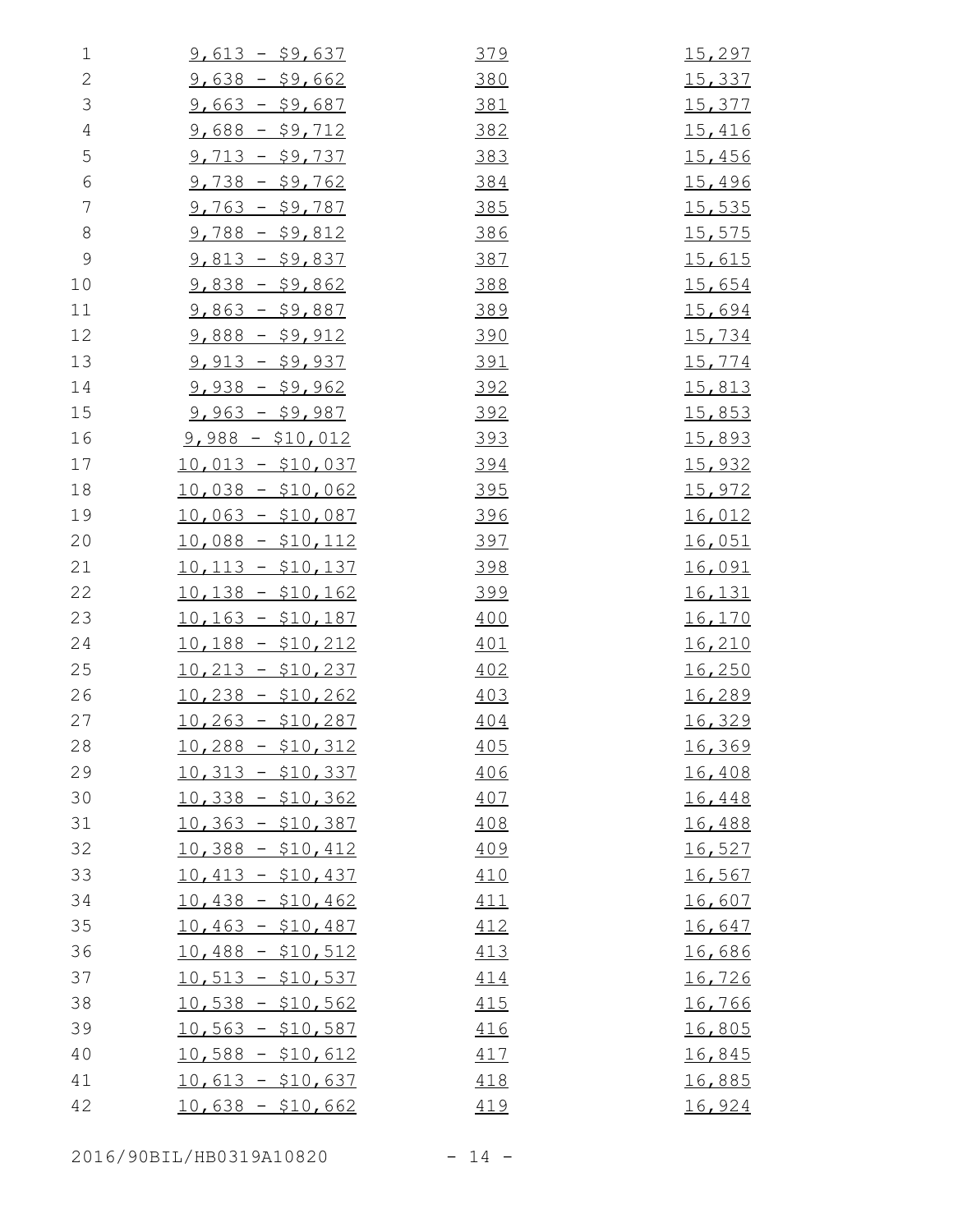| 1              | $10,663 - $10,687$ | 420 | 16,964        |
|----------------|--------------------|-----|---------------|
| $\mathbf{2}$   | $10,688 - $10,712$ | 421 | <u>17,004</u> |
| $\mathfrak{Z}$ | $10,713 - $10,737$ | 422 | <u>17,043</u> |
| $\overline{4}$ | $10,738 - $10,762$ | 423 | 17,083        |
| 5              | $10,763 - $10,787$ | 424 | 17,123        |
| $\sqrt{6}$     | $10,788 - $10,812$ | 425 | <u>17,162</u> |
| $\overline{7}$ | $10,813 - $10,837$ | 426 | 17,202        |
| $8\,$          | $10,838 - $10,862$ | 427 | 17,242        |
| $\mathcal{G}$  | $10,863 - $10,887$ | 428 | 17,281        |
| 10             | $10,888 - $10,912$ | 429 | 17,321        |
| 11             | $10,913 - $10,937$ | 430 | 17,361        |
| 12             | $10,938 - $10,962$ | 431 | 17,400        |
| 13             | $10,963 - $10,987$ | 432 | <u>17,440</u> |
| 14             | $10,988 - $11,012$ | 433 | 17,480        |
| 15             | $11,013 - $11,037$ | 434 | <u>17,520</u> |
| 16             | $11,038 - $11,062$ | 435 | 17,559        |
| 17             | $11,063 - $11,087$ | 436 | 17,599        |
| 18             | $11,088 - $11,112$ | 437 | 17,639        |
| 19             | $11,113 - $11,137$ | 438 | 17,678        |
| 20             | $11,138 - $11,162$ | 439 | <u>17,718</u> |
| 21             | $11,163 - $11,187$ | 440 | 17,758        |
| 22             | $11,188 - $11,212$ | 441 | <u>17,797</u> |
| 23             | $11,213 - $11,237$ | 441 | 17,837        |
| 24             | $11,238 - $11,262$ | 442 | <u>17,877</u> |
| 25             | $11,263 - $11,287$ | 443 | <u>17,916</u> |
| 26             | $11,288 - $11,312$ | 444 | <u>17,956</u> |
| 27             | $11,313 - $11,337$ | 445 | 17,996        |
| 28             | $11,338 - $11,362$ | 446 | <u>18,035</u> |
| 29             | $11,363 - $11,387$ | 447 | 18,075        |
| 30             | $11,388 - $11,412$ | 448 | <u>18,115</u> |
| 31             | $11,413 - $11,437$ | 449 | 18,154        |
| 32             | $11,438 - $11,462$ | 450 | 18,194        |
| 33             | $11,463 - $11,487$ | 451 | 18,234        |
| 34             | $11,488 - $11,512$ | 452 | 18,274        |
| 35             | $11,513 - $11,537$ | 453 | 18,313        |
| 36             | $11,538 - $11,562$ | 454 | 18,353        |
| 37             | $11,563 - $11,587$ | 455 | 18,393        |
| 38             | $11,588 - $11,612$ | 456 | 18,432        |
| 39             | $11,613 - $11,637$ | 457 | 18,472        |
| 40             | $11,638 - $11,662$ | 458 | 18,512        |
| 41             | $11,663 - $11,687$ | 459 | 18,551        |
| 42             | $11,688 - $11,712$ | 460 | 18,591        |

2016/90BIL/HB0319A10820 - 15 -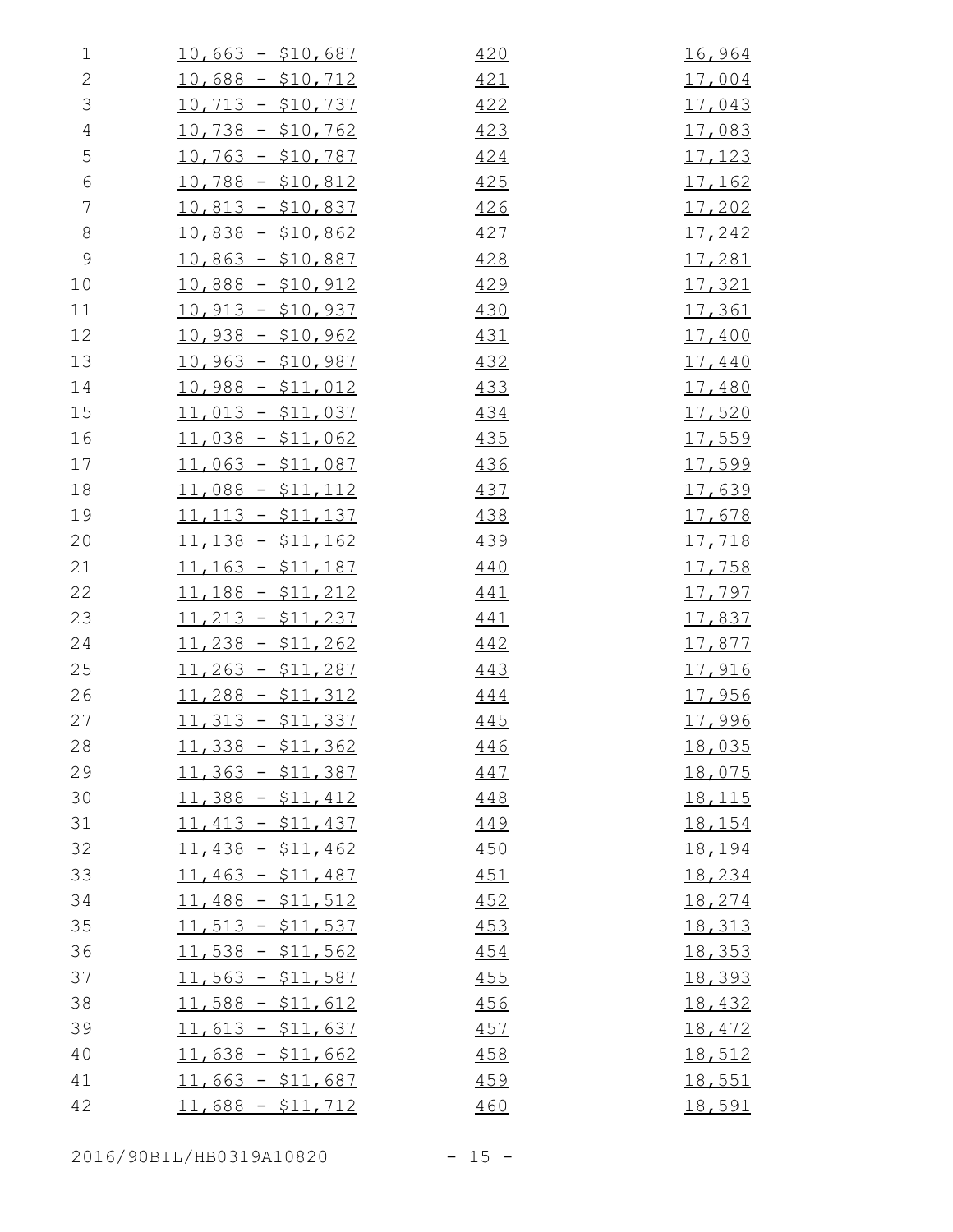| $\mathbf 1$    | $11,713 - $11,737$ | 461        | <u>18,631</u> |
|----------------|--------------------|------------|---------------|
| $\mathbf{2}$   | $11,738 - $11,762$ | 462        | 18,670        |
| $\mathfrak{Z}$ | $11,763 - $11,787$ | 463        | <u>18,710</u> |
| $\sqrt{4}$     | $11,788 - $11,812$ | 464        | <u>18,750</u> |
| 5              | $11,813 - $11,837$ | 465        | 18,789        |
| $\sqrt{6}$     | $11,838 - $11,862$ | 466        | <u>18,829</u> |
| 7              | $11,863 - $11,887$ | 467        | <u>18,869</u> |
| $8\,$          | $11,888 - $11,912$ | 468        | 18,908        |
| $\mathcal{G}$  | $11,913 - $11,937$ | 469        | 18,948        |
| 10             | $11,938 - $11,962$ | 470        | 18,988        |
| 11             | $11,963 - $11,987$ | 471        | <u>19,027</u> |
| 12             | $11,988 - $12,012$ | 472        | <u>19,067</u> |
| 13             | $12,013 - $12,037$ | 473        | <u>19,107</u> |
| 14             | $12,038 - $12,062$ | 474        | <u>19,147</u> |
| 15             | $12,063 - $12,087$ | 475        | <u>19,186</u> |
| 16             | $12,088 - $12,112$ | <u>476</u> | 19,226        |
| 17             | $12,113 - $12,137$ | 477        | <u>19,266</u> |
| 18             | $12,138 - $12,162$ | 478        | 19,305        |
| 19             | $12,163 - $12,187$ | 479        | <u>19,345</u> |
| 20             | $12,188 - $12,212$ | 480        | <u>19,385</u> |
| 21             | $12,213 - $12,237$ | 481        | 19,424        |
| 22             | $12,238 - $12,262$ | 482        | 19,464        |
| 23             | $12,263 - $12,287$ | 483        | <u>19,504</u> |
| 24             | $12,288 - $12,312$ | 484        | 19,543        |
| 25             | $12,313 - $12,337$ | 485        | <u>19,583</u> |
| 26             | $12,338 - $12,362$ | 486        | 19,623        |
| 27             | $12,363 - $12,387$ | 487        | <u>19,662</u> |
| 28             | $12,388 - $12,412$ | 488        | <u>19,702</u> |
| 29             | $12,413 - $12,437$ | 489        | 19,742        |
| 30             | $12,438 - $12,462$ | 490        | <u>19,781</u> |
| 31             | $12,463 - $12,487$ | 490        | 19,821        |
| 32             | $12,488 - $12,512$ | <u>491</u> | 19,861        |
| 33             | $12,513 - $12,537$ | 492        | 19,900        |
| 34             | $12,538 - $12,562$ | 493        | 19,940        |
| 35             | $12,563 - $12,587$ | 494        | <u>19,980</u> |
| 36             | $12,588 - $12,612$ | <u>495</u> | 20,020        |
| 37             | $12,613 - $12,637$ | 496        | 20,059        |
| 38             | $12,638 - $12,662$ | 497        | 20,099        |
| 39             | $12,663 - $12,687$ | 498        | 20,139        |
| 40             | $12,688 - $12,712$ | <u>499</u> | 20,178        |
| 41             | $12,713 - $12,737$ | 500        | 20,218        |
| 42             | $12,738 - $12,762$ | 501        | 20,258        |

2016/90BIL/HB0319A10820 - 16 -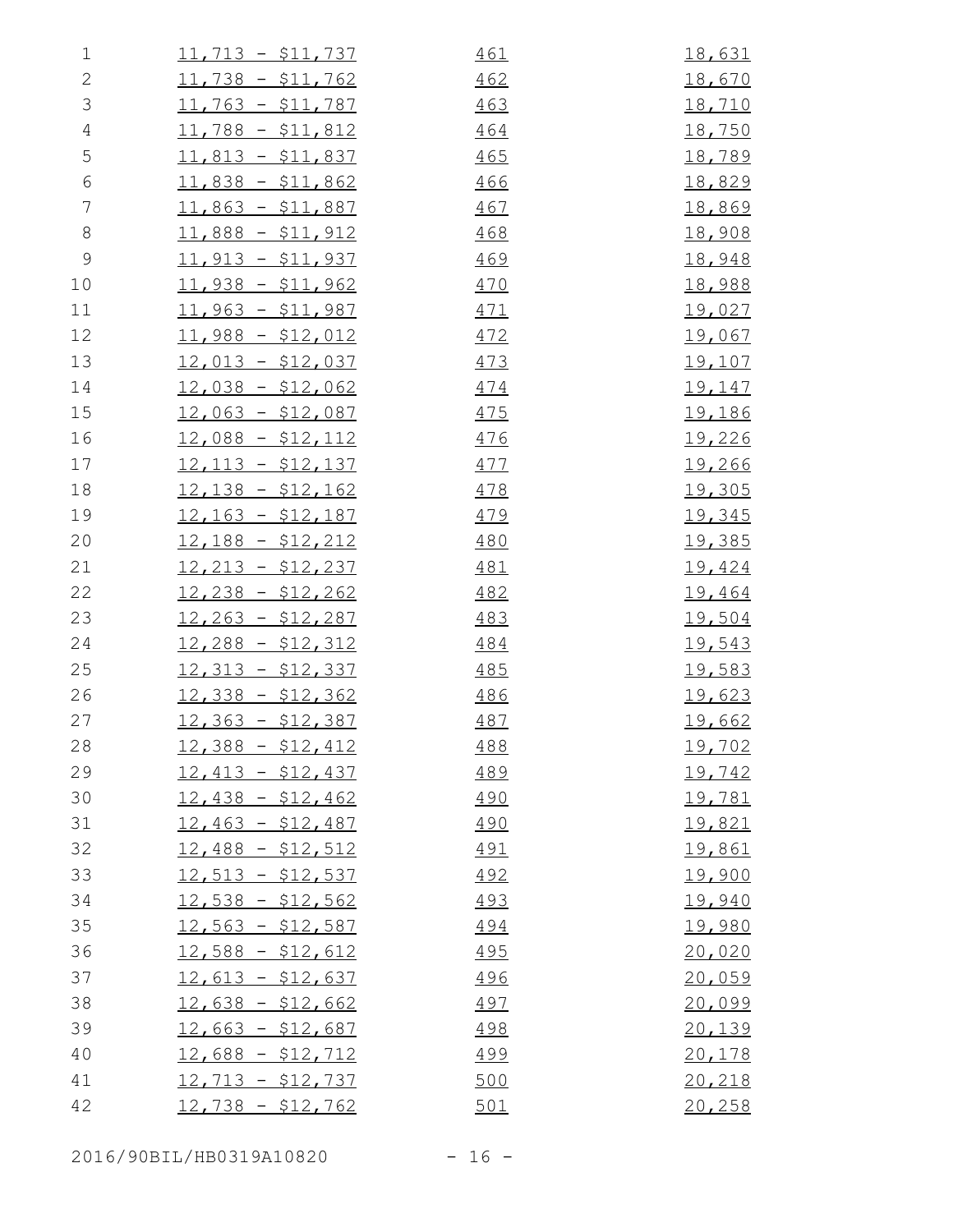| $\mathbf 1$    | $12,763 - $12,787$ | 502        | 20,297        |
|----------------|--------------------|------------|---------------|
| $\mathbf{2}$   | $12,788 - $12,812$ | 503        | 20,337        |
| 3              | $12,813 - $12,837$ | 504        | 20,377        |
| $\overline{4}$ | $12,838 - $12,862$ | <u>505</u> | 20,416        |
| 5              | $12,863 - $12,887$ | 506        | 20,456        |
| $\epsilon$     | $12,888 - $12,912$ | 507        | 20,496        |
| 7              | $12,913 - $12,937$ | 508        | 20,535        |
| $8\,$          | $12,938 - $12,962$ | 509        | 20,575        |
| $\mathcal{G}$  | $12,963 - $12,987$ | 510        | 20,615        |
| 10             | $12,988 - $13,012$ | <u>511</u> | 20,654        |
| 11             | $13,013 - $13,037$ | 512        | 20,694        |
| 12             | $13,038 - $13,062$ | 513        | 20,734        |
| 13             | $13,063 - $13,087$ | 514        | 20,774        |
| 14             | $13,088 - $13,112$ | 515        | 20,813        |
| 15             | $13,113 - $13,137$ | 516        | 20,853        |
| 16             | $13,138 - $13,162$ | 517        | 20,893        |
| 17             | $13,163 - $13,187$ | 518        | 20,932        |
| 18             | $13,188 - $13,212$ | 519        | 20,972        |
| 19             | $13,213 - $13,237$ | 520        | 21,012        |
| 20             | $13,238 - $13,262$ | 521        | 21,051        |
| 21             | $13,263 - $13,287$ | 522        | <u>21,091</u> |
| 22             | $13,288 - $13,312$ | 523        | 21,131        |
| 23             | $13,313 - $13,337$ | 524        | 21,170        |
| 24             | $13,338 - $13,362$ | 525        | 21,210        |
| 25             | $13,363 - $13,387$ | <u>526</u> | 21,250        |
| 26             | $13,388 - $13,412$ | 527        | 21,289        |
| 27             | $13,413 - $13,437$ | 528        | 21,329        |
| 28             | $13,438 - $13,462$ | 529        | 21,369        |
| 29             | $13,463 - $13,487$ | 530        | 21,408        |
| 30             | $13,488 - $13,512$ | 531        | 21,448        |
| 31             | $13,513 - $13,537$ | 532        | 21,488        |
| 32             | $13,538 - $13,562$ | 533        | 21,527        |
| 33             | $13,563 - $13,587$ | 534        | 21,567        |
| 34             | $13,588 - $13,612$ | 535        | 21,607        |
| 35             | $13,613 - $13,637$ | 536        | 21,647        |
| 36             | $13,638 - $13,662$ | 537        | 21,686        |
| 37             | $13,663 - $13,687$ | 538        | 21,726        |
| 38             | $13,688 - $13,712$ | 539        | 21,766        |
| 39             | $13,713 - $13,737$ | 539        | 21,805        |
| 40             | $13,738 - $13,762$ | 540        | 21,845        |
| 41             | $13,763 - $13,787$ | 541        | 21,885        |
| 42             | $13,788 - $13,812$ | 542        | 21,924        |
|                |                    |            |               |

2016/90BIL/HB0319A10820 - 17 -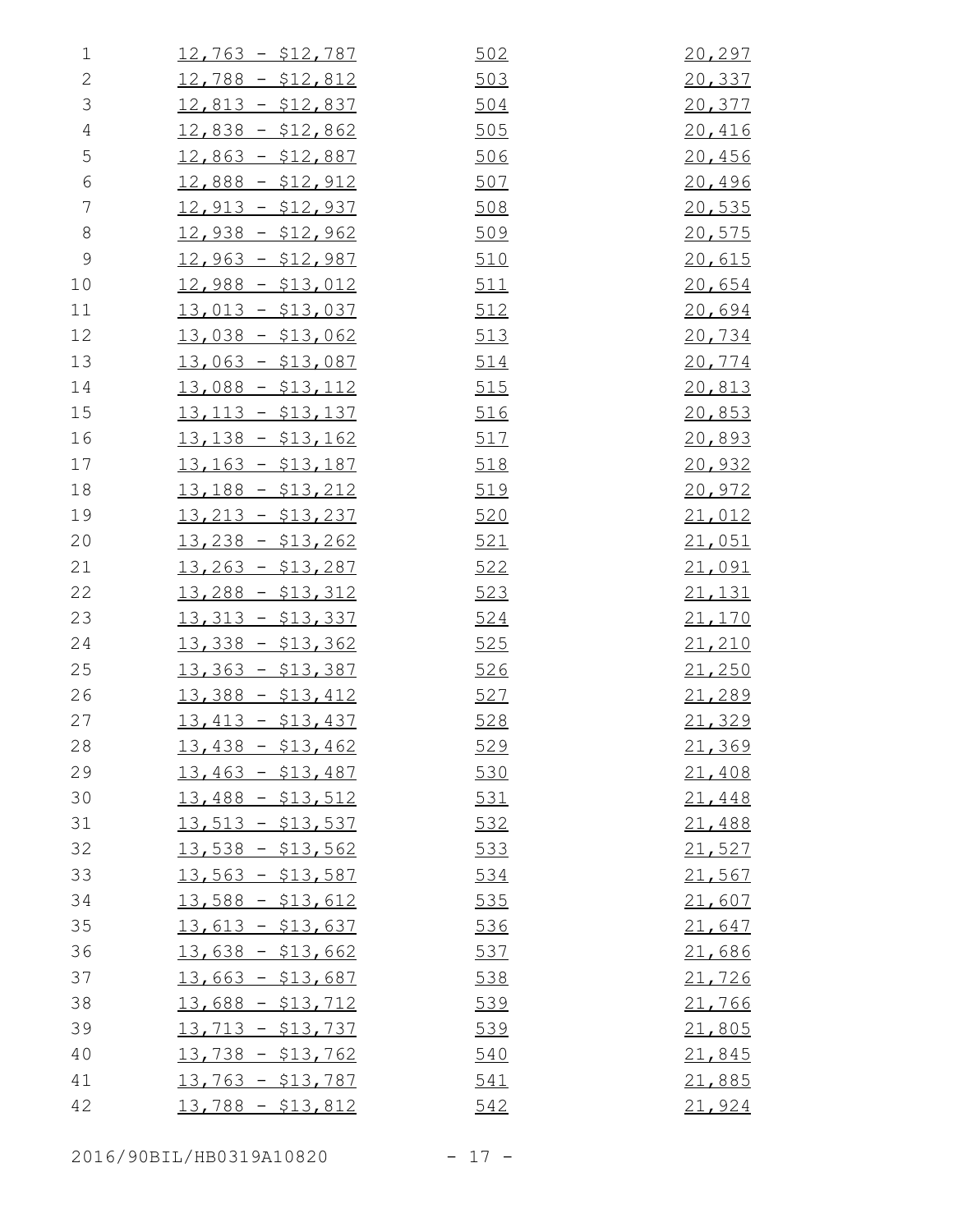| $\mathbf 1$    | <u> 13,813 - \$13,837</u>                | 543<br>21,964                                                  |  |
|----------------|------------------------------------------|----------------------------------------------------------------|--|
| 2              | $13,838 - $13,862$                       | 22,004<br>544                                                  |  |
| 3              | <u> 13,863 - \$13,887</u>                | 22,043<br>545                                                  |  |
| $\overline{4}$ | $13,888 - $13,912$                       | 546<br>22,083                                                  |  |
| 5              | $13,913 - $13,937$                       | 22,123<br>547                                                  |  |
| 6              | $13,938 - $13,962$                       | 22,162<br>548                                                  |  |
| 7              | $13,963 - $13,987$                       | 549<br>22, 202                                                 |  |
| 8              | $13,988 - $14,012$                       | 550<br>22,242                                                  |  |
| $\mathsf 9$    | $14,013 - $14,037$                       | <u>551</u><br>22,281                                           |  |
| 10             | $14,038 - $14,062$                       | 552<br>22,321                                                  |  |
| 11             | $14,063 - $14,087$ 553                   | 22,361                                                         |  |
| 12             | $14,088 - $14,112$                       | 22,400<br><u>554</u>                                           |  |
| 13             | <u> 14,113 - \$14,137</u>                | <u>555</u><br>22,440                                           |  |
| 14             | $14,138 - $14,162$                       | 22,480<br><u>556</u>                                           |  |
| 15             | $14,163 - $14,187$                       | 22,520<br>557                                                  |  |
| 16             | $14,188 - $14,212$                       | 22,559<br>558                                                  |  |
| 17             | $14,213 - $14,237$                       | <u>559</u><br>22,599                                           |  |
| 18             | $14,238 - $14,262$                       | 560<br>22,639                                                  |  |
| 19             | $14,263$ or more*                        | 561<br>22,678                                                  |  |
| 20             |                                          | *The claimant will be ineligible for benefits unless twenty    |  |
| 21             |                                          | per centum (20%) or more of the qualifying wage (\$22,678) was |  |
| 22<br>23       | high quarter.                            | paid in a quarter or quarters of the base year other than the  |  |
| 24             |                                          | Amend Bill, page 42, line 22, by striking out "FIFTY-EIGHT     |  |
| 25             | (58)" and inserting                      |                                                                |  |
| 26             |                                          | sixty-three (63)                                               |  |
|                |                                          |                                                                |  |
| 27             |                                          | Amend Bill, page 43, line 1, by inserting a bracket before     |  |
| 28             | the comma after "WAGE"                   |                                                                |  |
| 29             |                                          | Amend Bill, page 43, line 1, by inserting after "WAGE,"        |  |
| 30             | 1 and                                    |                                                                |  |
| 31             |                                          | Amend Bill, page 43, line 23, by inserting a bracket before    |  |
| 32             | "FIVE"                                   |                                                                |  |
| 33             |                                          | Amend Bill, page 43, line 24, by inserting after "(\$573)"     |  |
| 34             | 1 five hundred sixty-one dollars (\$561) |                                                                |  |
| 35             |                                          | Amend Bill, page 43, line 26, by inserting a bracket before    |  |
| 36             | "2019, "                                 |                                                                |  |
|                |                                          |                                                                |  |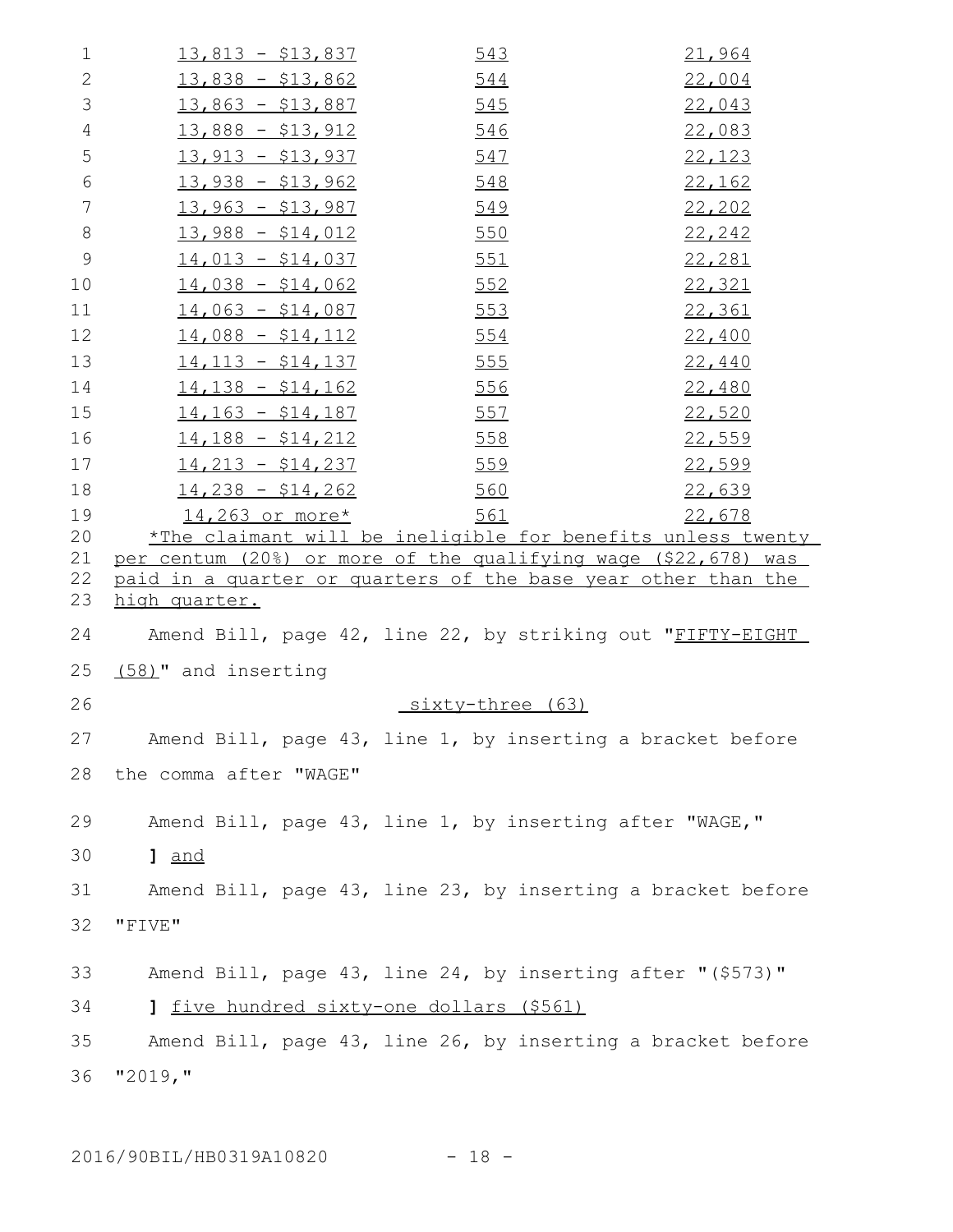| 1                    | Amend Bill, page 43, line 26, by inserting after "2019"                                                                                                                                                                              |
|----------------------|--------------------------------------------------------------------------------------------------------------------------------------------------------------------------------------------------------------------------------------|
| 2                    | 1 2016                                                                                                                                                                                                                               |
| 3                    | Amend Bill, page 43, by inserting between lines 27 and 28                                                                                                                                                                            |
| 4<br>5<br>6          | (A.1) For each calendar year 2017 through 2019, the maximum<br>weekly benefit rate shall be five hundred sixty-one dollars<br>$(5561)$ .                                                                                             |
| 7                    | Amend Bill, page 43, line 30, by inserting a bracket before                                                                                                                                                                          |
| 8                    | "EIGHT"                                                                                                                                                                                                                              |
| 9                    | Amend Bill, page 43, line 30, by inserting after "(8%)"                                                                                                                                                                              |
| 10                   | 1 two per centum (2%)                                                                                                                                                                                                                |
| 11                   | Amend Bill, page 44, by inserting between lines 1 and 2                                                                                                                                                                              |
| 12<br>13             | (B.1) For each calendar year 2024 and thereafter, the<br>maximum weekly benefit rate may increase from year to year by an                                                                                                            |
| 14                   | amount that is no more than four per centum (4%) of the maximum                                                                                                                                                                      |
| 15                   | weekly benefit rate for the preceding year.                                                                                                                                                                                          |
| 16                   | Amend Bill, page 44, by inserting between lines 4 and 5                                                                                                                                                                              |
| 17<br>18<br>19<br>20 | (iv) In addition to the limitations set forth in subclause<br>(iii), the following shall apply:<br>Notwithstanding the provisions of subclause (iii) (B),<br>(A)<br>for calendar years 2020 through 2023, the maximum weekly benefit |
| 21                   | rate shall not increase if the trigger percentage determined                                                                                                                                                                         |
| 22                   | under section 301.7(a) is less than one hundred fifteen per                                                                                                                                                                          |
| 23                   | <u>centum (115%) as of July 1, 2019.</u>                                                                                                                                                                                             |
| 24                   | $(B)$ Notwithstanding the provisions of subclause (iii) $(B.1)$ ,                                                                                                                                                                    |
| 25                   | for calendar year 2024, the maximum weekly benefit rate may not                                                                                                                                                                      |
| 26                   | increase from the preceding year if the trigger percentage                                                                                                                                                                           |
| 27                   | determined under section 301.7(a) is less than two hundred                                                                                                                                                                           |
| 28<br>29             | twenty per centum (220%) as of July 1, 2023.<br>(C) If the maximum weekly benefit rate does not increase                                                                                                                             |
| 30                   | under subparagraph (B), it may not increase until the year                                                                                                                                                                           |
| 31                   | following a July 1 determination under section 301.7(a) that the                                                                                                                                                                     |
| 32                   | trigger percentage is at least two hundred fifty per centum                                                                                                                                                                          |
| 33                   | $(250$ <sup>8</sup> ).                                                                                                                                                                                                               |
| 34                   | (D) If the conditions of subparagraph (C) are met, for the                                                                                                                                                                           |
| 35                   | purpose of determining the maximum weekly benefit, subclause                                                                                                                                                                         |
| 36                   | (iii) shall apply.                                                                                                                                                                                                                   |
| 37                   | (v) If, on July 1, 2025, the trigger percentage determined                                                                                                                                                                           |
| 38                   | under section 301.7(a) is less than two hundred fifty per centum                                                                                                                                                                     |
| 39                   | (250%), the following shall apply:                                                                                                                                                                                                   |
| 40                   | (A) Notwithstanding the definition of "highest quarterly                                                                                                                                                                             |
| 41                   | wages" in section $404(b)$ , but subject to subclause $(vi)$ ,                                                                                                                                                                       |
| 42                   | "highest quarterly wages" for purposes of section 404 for                                                                                                                                                                            |
| 43                   | calendar years 2026 and thereafter shall be the average of the                                                                                                                                                                       |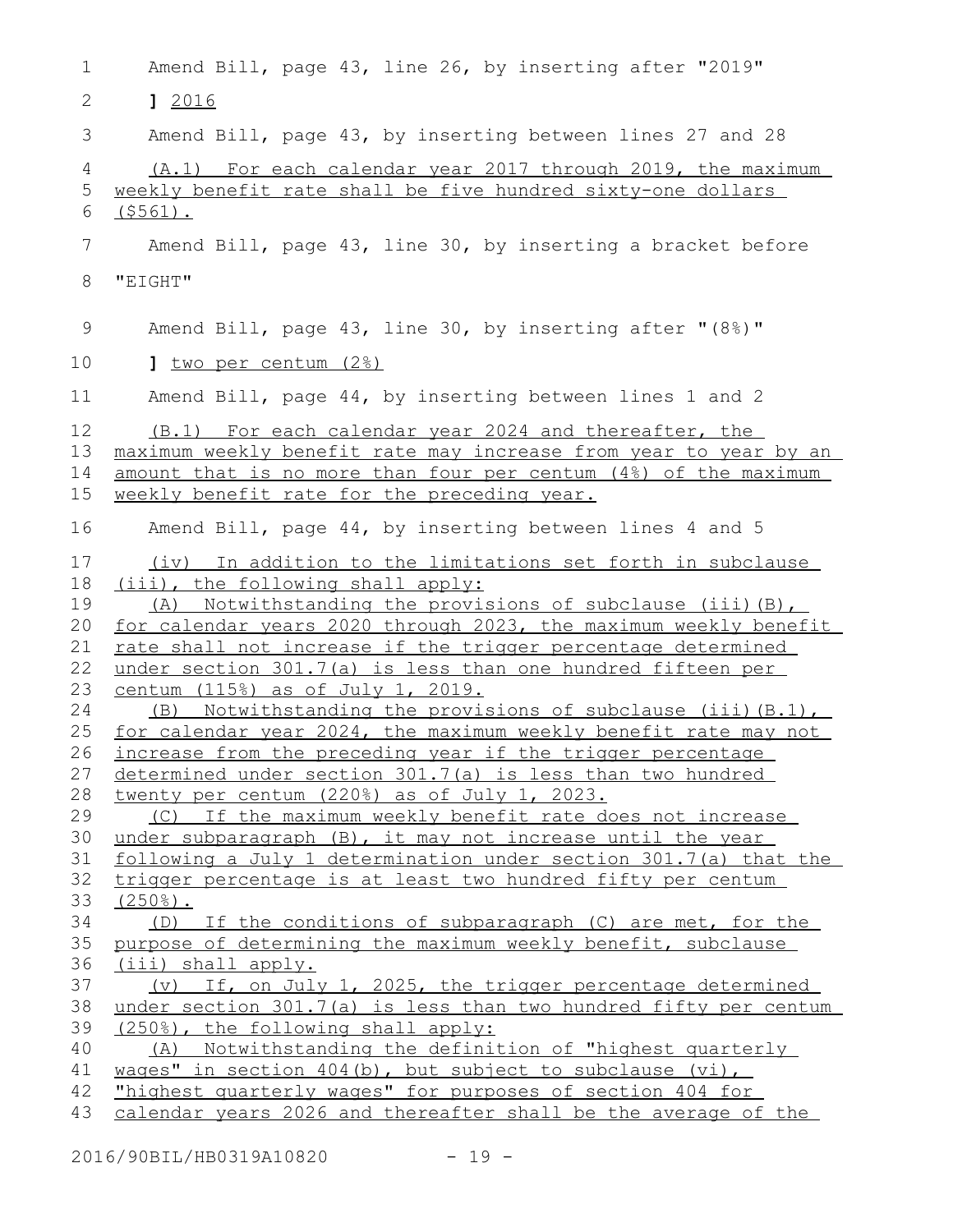| 1           | total wages (computed to the nearest dollar), which were paid to |
|-------------|------------------------------------------------------------------|
| 2           | the employe computed as follows:                                 |
| 3           | (I) The wages paid to the employe in that calendar quarter       |
| 4           | in which such total wages were highest during the base year      |
| 5           | shall be calculated.                                             |
| 6           | (II) The amount calculated under division (I) shall be added     |
| 7           | to an amount equal to one hundred thirty per centum (130%) of    |
| $\,8\,$     | the wages paid to the employe in the calendar quarter in which   |
| $\mathsf 9$ | such total wages were the second highest of any calendar quarter |
| 10          | during the base year, provided that the amount added under this  |
| 11          | division (II) may not be greater than the wages paid to the      |
| 12          | employe during the highest calendar quarter under division (I).  |
| 13          | (III) The sum calculated under division (II) shall be            |
| 14          | divided by two.                                                  |
| 15          | (B) Notwithstanding section 401(a)(2), and except as             |
| 16          | provided in subsections (a) (3) and (e) (1) and (2), section     |
| 17          | 401(a) shall require that the second entry in Part A of the      |
| 18          | table for the determination of rate and amount of benefits, on   |
| 19          | the line on which there appears the employe's weekly benefit     |
| 20          | rate, does not exceed sixty-three per centum (63%) of the        |
| 21          | employe's total base year wages.                                 |
| 22          | (vi) Notwithstanding the provisions of subsection (b) and        |
| 23          | subclause (v) if, on July 1, 2026, or July 1 of any subsequent   |
| 24          | year, the trigger percentage determined under section 301.7(a)   |
| 25          | is at least two hundred fifty per centum (250%), the following   |
| 26          | shall apply:                                                     |
| 27          | "Highest quarterly wages" for the subsequent calendar<br>(A)     |
| 28          | year and thereafter shall be determined as provided in           |
| 29          | subsection (b) and not as provided in subclause (v).             |
| 30          | (B) Section $401(a)(2)$ shall apply and not subclause $(v)(B)$ . |
| 31          | (vii) In addition to the limitations in subclause (iii)          |
| 32          | (A.1), the following shall apply:                                |
| 33          | (A) If, on July 1, 2017, the trigger percentage determined       |
| 34          | under section 301.7(a) is less than forty per centum (40%), the  |
| 35          | department shall reduce each claimant's weekly compensation in   |
| 36          | calendar year 2018 by a uniform percentage determined as         |
| 37          | follows:                                                         |
| 38          | (I) The department shall calculate the balance of the            |
| 39          | Unemployment Compensation Fund that would be necessary, as of    |
| 40          | July 1, 2017, to determine a trigger percentage of forty per     |
| 41          | centum (40%) under section 301.7(a).                             |
| 42          | (II) The actual balance of the Unemployment Compensation         |
| 43          | Fund as of July 1, 2017, shall be subtracted from the amount     |
| 44          | calculated under division (I).                                   |
| 45          | (III) The department shall calculate the percentage by           |
| 46          | dividing the amount determined under division (II) by the        |
| 47          | average of the benefit costs calculated under section 301.7(a)   |
| 48          | $(2)$ .                                                          |
| 49          | (IV) For calendar year 2018, each claimant's weekly              |
| 50          | compensation shall be reduced by the percentage calculated under |
| 51          | division (III), except that the benefit reduction shall be at    |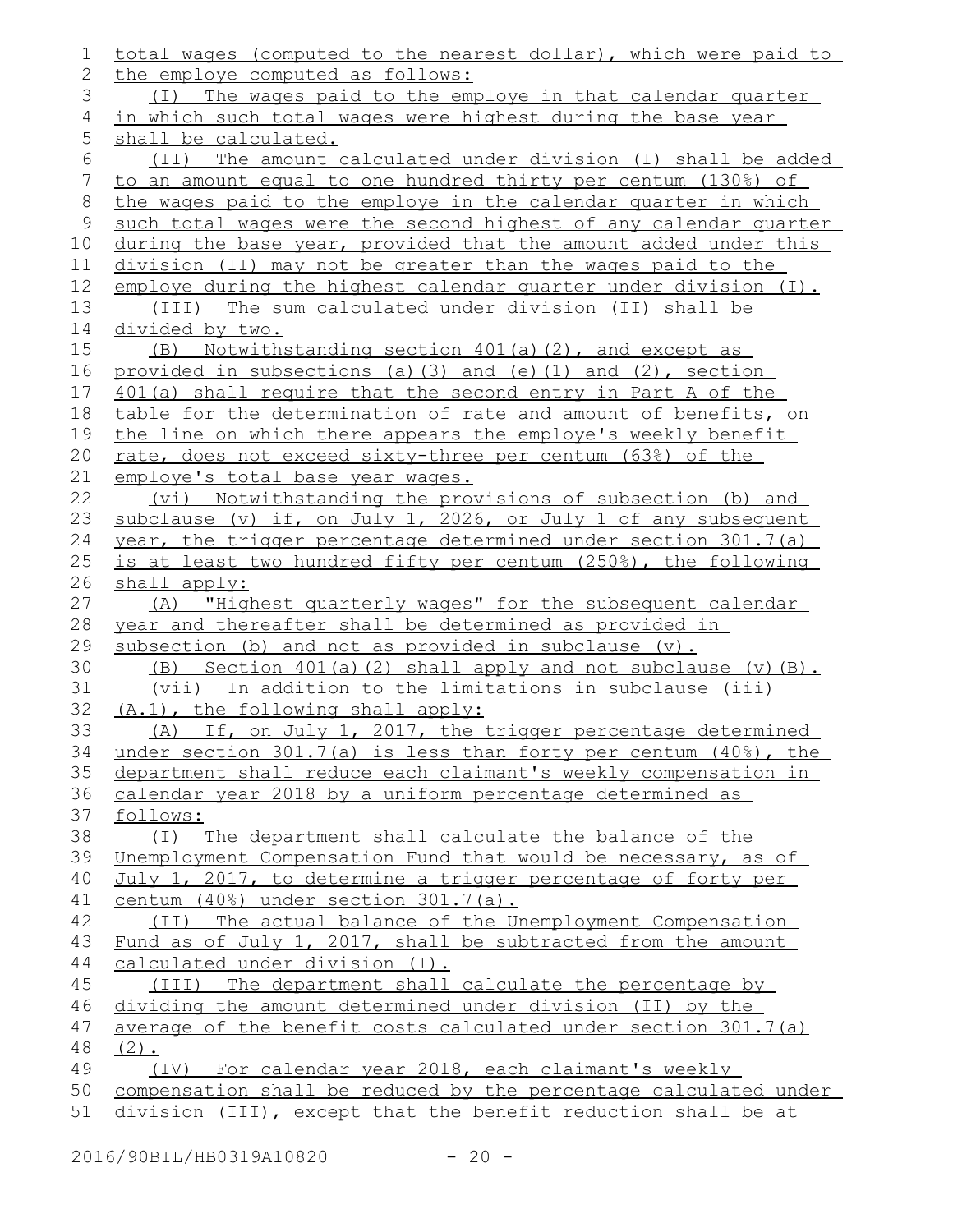least one-half of one per centum (0.5%) and not more than one per centum (1%). (B) If on July 1, 2018, the trigger percentage determined under section 301.7(a) is less than eighty per centum (80%), the department shall reduce each claimant's weekly compensation in calendar year 2019 by a uniform percentage determined as follows: (I) The department shall calculate the balance of the Unemployment Compensation Fund that would be necessary, as of July 1, 2018, to determine a trigger percentage of eighty per centum (80%) under section 301.7(a). (II) The actual balance of the Unemployment Compensation Fund as of July 1, 2018, shall be subtracted from the amount calculated under division (I). (III) The department shall calculate the percentage by dividing the amount determined under division (II) by the average of the benefit costs calculated under section 301.7(a)  $(2)$ . (IV) For calendar year 2019, each claimant's weekly compensation shall be reduced by the percentage calculated under division (III), except that the benefit reduction shall be at least one-half of one per centum (0.5%) and not more than one per centum (1%). Amend Bill, page 46, line 15, by striking out "4" and inserting 7 Amend Bill, page 47, line 11, by striking out "5" where it occurs the first time and inserting 8 Amend Bill, page 48, by inserting between lines 6 and 7 Section 9. Section 701 of the act is amended to read: Section 701. Certain Agreements Void; Penalty.--No agreement by an employe to waive, release, or commute his rights to compensation, or any other rights under this act, shall be valid. No agreement by an employe or by employes to pay all or any portion of an employer's contributions, required under this act from such employer, shall be valid. No employer shall, directly or indirectly, make or require or accept any deduction from the remuneration of individuals in his employ to finance contributions required from him under this act, or require or accept any waiver by an employe of any right hereunder. Any employer or officer or agent of an employer who violates any provision of this section shall be guilty of a misdemeanor, and, upon conviction thereof, shall be sentenced for each offense to pay a fine of not less than [one hundred dollars] five hundred dollars nor more than [one thousand dollars] one thousand five 1 2 3 4 5 6 7 8 9 10 11 12 13 14 15 16 17 18 19 20 21 22 23 24 25 26 27 28 29 30 31 32 33 34 35 36 37 38 39 40 41 42 43 44 45 46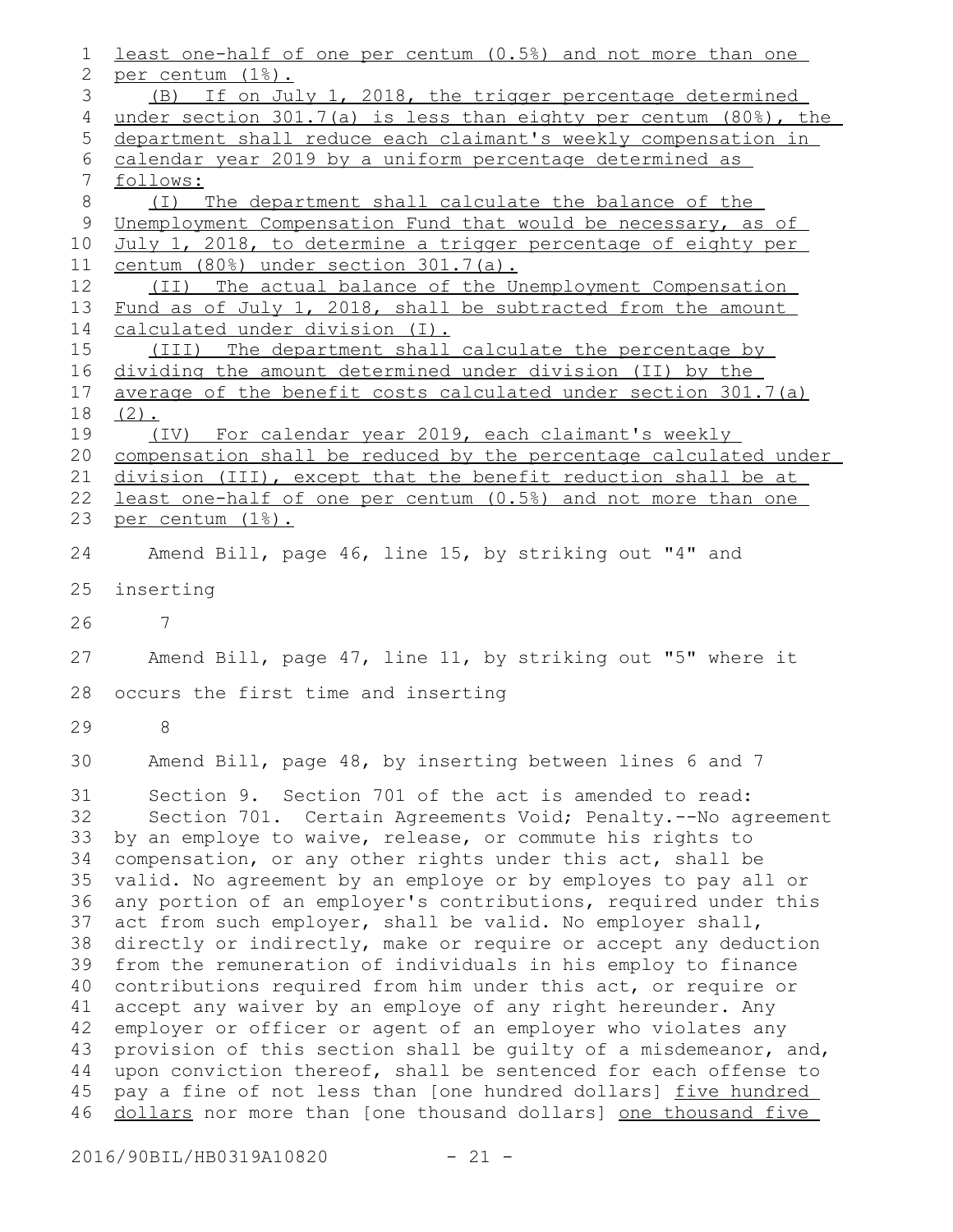hundred dollars, or be imprisoned for not more than six months, or both. Section 10. Section 801 of the act, amended or added December 9, 2002 (P.L.1336, No.158) and October 23, 2013 4 (P.L.637, No.735), is amended to read: Section 801. False Statements and Representations to Obtain or Increase Compensation.--(a) Whoever makes a false statement or representation knowing it to be false, or knowingly fails to disclose a material fact to obtain or increase any compensation or other payment under this act or under an employment security law of any other state or of the Federal Government or of a foreign government, either for himself or for any other person, shall upon conviction thereof in a summary proceeding, be sentenced to pay a fine of not less than [one] five hundred dollars nor more than one thousand five hundred dollars, or shall be sentenced to imprisonment for not longer than thirty days, or both, and each such false statement or representation or failure to disclose a material fact shall constitute a separate offense. In addition to any other sanction, an individual convicted under this subsection shall be ordered to make restitution of the compensation to which the individual was not entitled and of interest on that compensation in accordance with section 804(a). (b) Whoever makes a false statement knowing it to be false, 1 2 3 5 6 7 8 9 10 11 12 13 14 15 16 17 18 19 20 21 22 23 24

or knowingly fails to disclose a material fact to obtain or increase any compensation or other payment under this act or under an employment security law of any other state or of the Federal Government or of a foreign government, may be disqualified in addition to such week or weeks of improper payments for a penalty period of [two] five weeks and for not more than one additional week for each such week of improper 31 payment: Provided, That no additional weeks of disqualification shall be imposed under this section if prosecution proceedings 33 have been instituted against the claimant because of such misrepresentation or non-disclosure. The departmental 36 determination imposing penalty weeks under the provisions of this subsection shall be subject to appeal in the manner provided in this act for appeals from determinations of compensation. The penalty weeks herein provided for shall be imposed against any weeks with respect to which the claimant would otherwise be eligible for compensation, under the provisions of this act, which begin within the [four] ten year period following the end of the benefit year with respect to which the improper payment or payments occurred. 25 26 27 28 29 30 32 34 35 37 38 39 40 41 42 43 44

(c) Whoever makes a false statement knowing it to be false, or knowingly fails to disclose a material fact to obtain or increase compensation or other payment under this act or under an employment security law of the Federal Government and as a result receives compensation to which he is not entitled shall be liable to pay to the Unemployment Compensation Fund a sum equal to fifteen per centum (15%) of the amount of the 45 46 47 48 49 50 51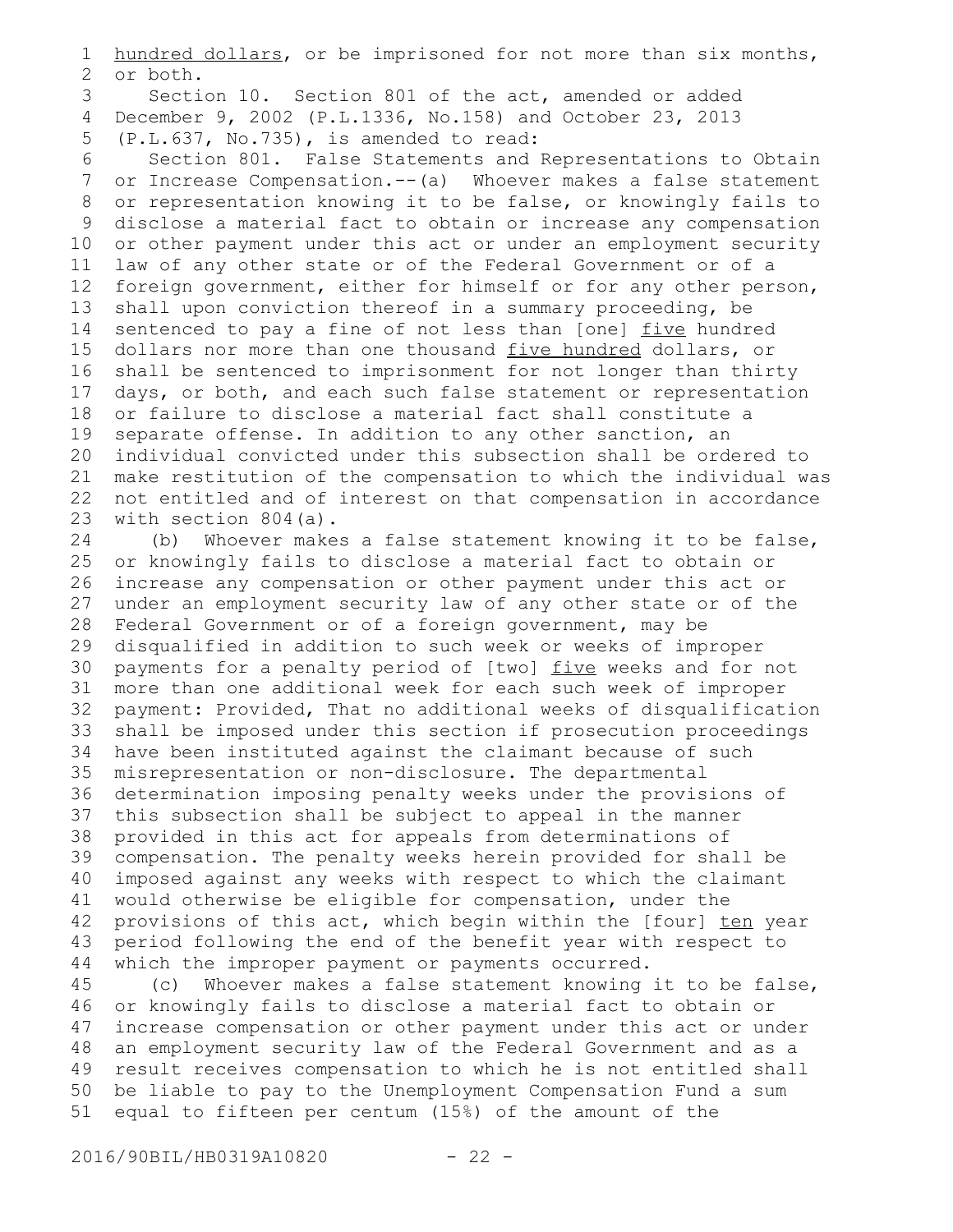| 1             | compensation. The sum shall be collectible in the manner         |
|---------------|------------------------------------------------------------------|
| 2             | provided in section 308.1 or 309 of this act for the collection  |
| 3             | of past due contributions and by any other means available under |
| 4             | Federal or State law. No administrative or legal proceeding for  |
| 5             | the collection of the sum may be instituted after the expiration |
| 6             | of ten years following the end of the benefit year with respect  |
| 7             | to which the sum was paid.                                       |
| 8             | (d) Subsection (b) shall be applied by substituting ten          |
| $\mathcal{G}$ | weeks for five weeks and the prohibition in subsection (b) on    |
| 10            | the imposition of penalty weeks if prosecution proceedings have  |
| 11            | been instituted shall not apply in any of the following          |
| 12            | circumstances:                                                   |
| 13            | (1) An incarcerated individual makes a false statement           |
| 14            | knowing it to be false, or knowingly fails to disclose a         |
| 15            | material fact to obtain or increase any compensation or other    |
| 16            | payment under this act, or under an employment security law of   |
| 17            | the Federal Government for which he is ineligible under section  |
| 18            | 401(d) or 402.6.                                                 |
| 19            | (2) An incarcerated individual knowingly provides                |
| 20            | information or other means to another person whereby the other   |
| 21            | person claims compensation in the name of the incarcerated       |
| 22            | individual for which the incarcerated individual is ineligible   |
| 23            | under section 401(d) or 402.6.                                   |
| 24            | (e) In circumstances described under subsection (d)(1) or        |
| 25            | (2), the department shall refer the matter to the appropriate    |
| 26            | prosecuting authority.                                           |
| 27            | Section 11. Section 802(a) of the act, amended June 15, 2005     |
| 28            | (P.L.8, No.5), is amended to read:                               |
| 29            | Section 802. False Statements and Representations to Prevent     |
| 30            | or Reduce Compensation; Other Offenses.-- (a) Any employer       |
| 31            | (whether or not liable for the payment of contributions under    |
| 32            | this act) or any officer or agent of such employer or any other  |
| 33            | person who does any of the following commits a summary offense   |
| 34            | and shall, upon conviction, be sentenced to pay a fine of not    |
| 35            | less than [one] five hundred dollars nor more than [fifteen] one |
| 36            | thousand five hundred dollars or to imprisonment for not longer  |
| 37            | than thirty days, or both:                                       |
| 38            | makes a false statement or representation knowing it to<br>(1)   |
| 39            | be false, or who knowingly fails to disclose a material fact to  |
| 40            | prevent or reduce the payment of compensation to any employe     |
| 41            | entitled thereto, or to avoid becoming or remaining subject      |
| 42            | hereto, or to avoid or reduce any contribution or other payment  |
| 43            | required from an employer under this act;                        |
| 44            | wilfully fails or refuses to make any such contribution<br>(2)   |
| 45            | or other payment required hereunder;                             |
| 46            | wilfully fails or refuses to produce or permit the<br>(3)        |
| 47            | inspection or copying of records as required hereunder;          |
| 48            | wilfully fails or refuses to furnish any report required<br>(4)  |
| 49            | by section 304 or 315 of this act or any other provision of this |
| 50            | act or the rules or regulations of the department; or            |
| 51            | wilfully reports or attempts to report the wages of one<br>(5)   |
|               |                                                                  |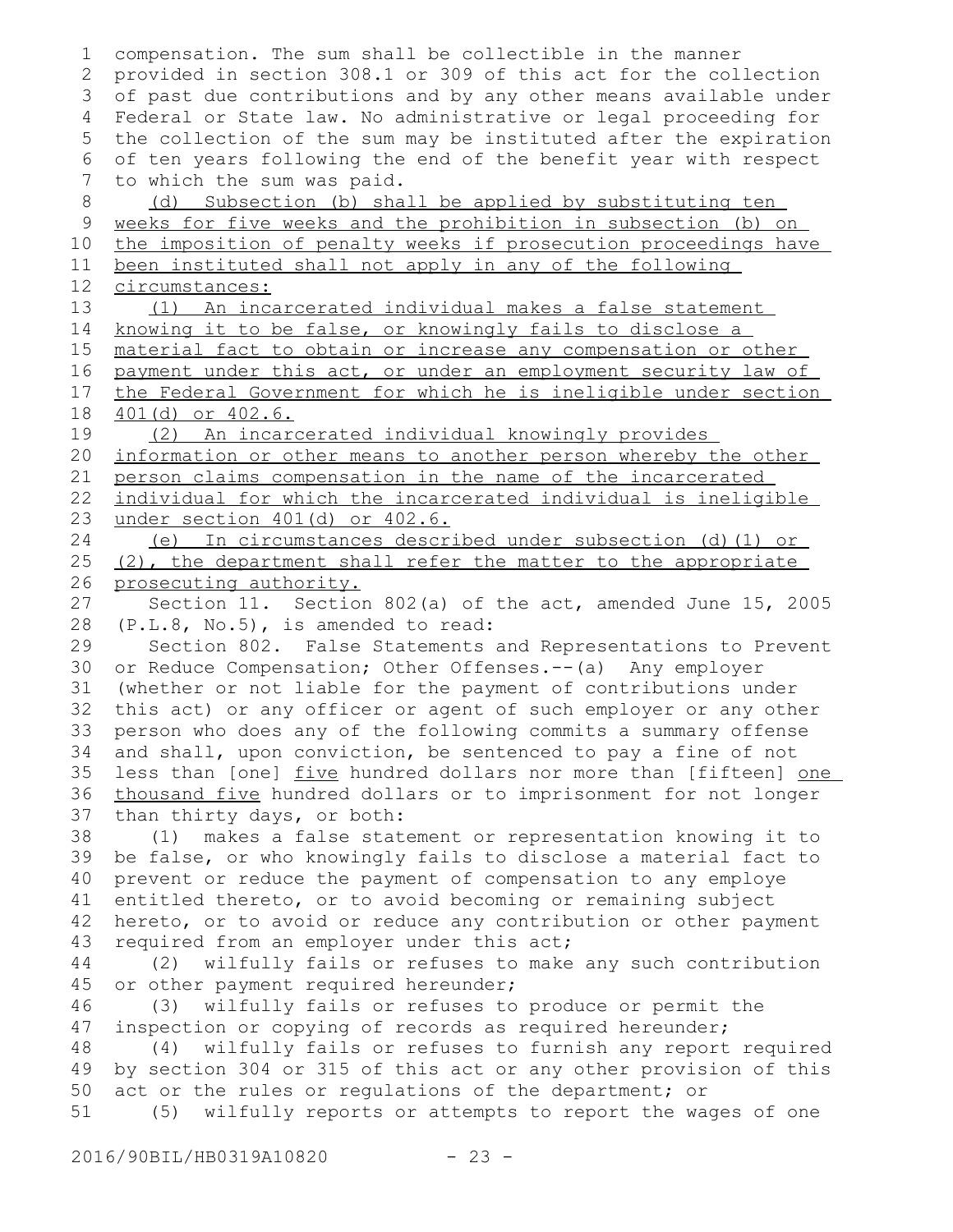| 1              | or more employes to the department on an unemployment                                                                          |
|----------------|--------------------------------------------------------------------------------------------------------------------------------|
| 2              | compensation account other than the account of the employer                                                                    |
| 3              | under this act; or                                                                                                             |
| $\overline{4}$ | (6) wilfully advises, solicits, encourages or commands an                                                                      |
| 5              | employer or an officer or agent of an employer or any other                                                                    |
| 6              | person to engage in an act or omission that is an offense under                                                                |
| 7              | this section.                                                                                                                  |
| 8              | $\star$ $\star$ $\star$                                                                                                        |
| 9              | Section 12. Section 803 of the act, amended December 9, 2002                                                                   |
| 10             | $(P.L.1336, No.158)$ , is amended to read:                                                                                     |
| 11             | Section 803. Violation of Act and Rules and Regulations.--                                                                     |
| 12             | Any person who shall wilfully violate any provision of this act                                                                |
| 13             | or any rule or regulation thereunder, the violation of which is                                                                |
| 14             | made unlawful, or the observance of which is required under the                                                                |
| 15             | terms of this act, and for which a penalty is neither prescribed                                                               |
| 16             | herein nor provided by any other applicable statute, shall, upon                                                               |
| 17             | conviction thereof in a summary proceeding, be sentenced to pay                                                                |
| 18             | a fine of not less than [one] five hundred dollars nor more than                                                               |
| 19             | one thousand five hundred dollars or to imprisonment for not                                                                   |
| 20             | longer than thirty days, or both. Each day such violation                                                                      |
| 21             | continues shall be deemed to be a separate offense.                                                                            |
| 22             | Section 13. The act is amended by adding an article to read:                                                                   |
| 23             | ARTICLE XV-A                                                                                                                   |
| 24             | AMNESTY PROGRAM                                                                                                                |
| 25             | Section 1501-A. Definitions.                                                                                                   |
| 26             | The following words and phrases when used in this article                                                                      |
| 27             | shall have the meanings given to them in this section unless the                                                               |
| 28             | context clearly indicates otherwise:                                                                                           |
| 29<br>30       | "Amnesty period." The period of three consecutive calendar                                                                     |
| 31             | months designated by the Department of Labor and Industry that<br>commences no later than 360 days after the effective date of |
| 32             | this section.                                                                                                                  |
| 33             |                                                                                                                                |
| 34             | "Employee information." The name and Social Security number<br>of each employee, the amount of wages paid to each employee and |
| 35             | the number of credit weeks for each employee in each calendar                                                                  |
| 36             | quarter.                                                                                                                       |
| 37             | "Interest." Monetary obligations imposed under sections 308                                                                    |
| 38             | <u>and 804(a).</u>                                                                                                             |
| 39             | "Penalties." Monetary obligations imposed under sections                                                                       |
| 40             | $206(d)$ and $313$ .                                                                                                           |
| 41             | "Penalty weeks." Weeks for which an individual is                                                                              |
| 42             | disqualified from receiving compensation under section 801(b).                                                                 |
| 43             | "Program." The Unemployment Compensation Amnesty Program                                                                       |
| 44             | established under this article.                                                                                                |
| 45             | Section 1502-A. Program established.                                                                                           |
| 46             | There is established an Unemployment Compensation Amnesty                                                                      |
| 47             | Program in accordance with the provisions of this article.                                                                     |
| 48             | Section 1503-A. Applicability.                                                                                                 |
| 49             | (a) Employer liabilities.--Except as provided in subsections                                                                   |
| 50             | (c) and (d), the program shall apply to the following                                                                          |
| 51             | unemployment compensation employer liabilities:                                                                                |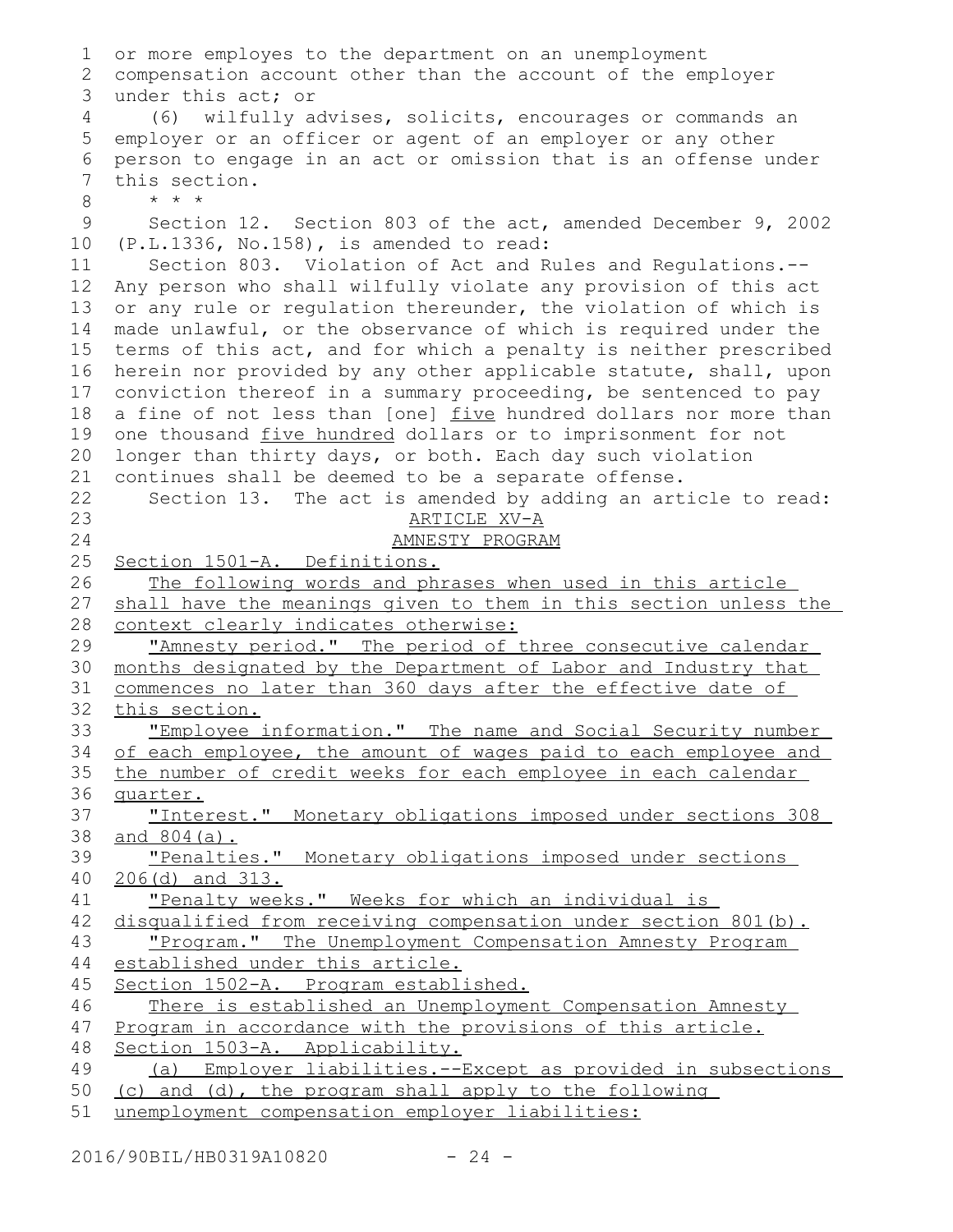| $\mathbf 1$    | (1) Unpaid contributions due for calendar quarters            |
|----------------|---------------------------------------------------------------|
| $\overline{2}$ | through the third quarter of 2016, for which the employer     |
| 3              | reported the employee information or the department acquired  |
| $\overline{4}$ | the employee information through an audit.                    |
| 5              | (2) Unpaid contributions due for calendar quarters            |
| 6              | through the third quarter of 2016, for which the employer did |
| 7              | not report the employee information and the department did    |
| $\,8\,$        | not acquire the employee information through an audit.        |
| $\mathcal{G}$  | (3)<br>Unpaid reimbursement due on or before October 31,      |
| 10             | 2016.                                                         |
| 11             | (4) Unpaid interest due on contributions paid late for        |
| 12             | calendar quarters through the third quarter of 2016 or on     |
| 13             | reimbursement that was due on or before October 31, 2016, and |
| 14             | was paid late.                                                |
| 15             | (5) Unpaid penalties due for reports filed late for           |
| 16             | calendar quarters through the third quarter of 2016.          |
| 17             | (b) Claimant liabilities.--Except as provided in subsections  |
| 18             | (c) and (d), the program shall apply to the following         |
| 19             | unemployment compensation claimant liabilities:               |
| 20             | A fault overpayment of compensation under section<br>(1)      |
| 21             | 804 (a) established pursuant to a notice of determination of  |
| 22             | overpayment issued by the department on or before December    |
| 23             | 31, 2016, to the extent repayment has not occurred.           |
| 24             | (2) A nonfault overpayment of compensation under section      |
| 25             | 804(b)(1) established pursuant to a notice of determination   |
| 26             | of overpayment issued by the department on or before December |
| 27             | 31, 2016, to the extent repayment has not occurred.           |
| 28             | Compensation paid to a claimant for calendar weeks<br>(3)     |
| 29             | through the week ending December 31, 2016, for which the      |
| 30             | department has not issued a notice of determination of        |
| 31             | overpayment, but the claimant acknowledges that the           |
| 32             | compensation was overpaid under circumstances to which        |
| 33             | section 804(a) applies.                                       |
| 34             | (4) Unpaid interest due on an overpayment of                  |
| 35             | compensation under section 804(a) that was repaid on or       |
| 36             | before December 31, 2016.                                     |
| 37             | (5) The unpaid amount assessed on an overpayment of           |
| 38             | compensation under section $801(c)$ , to the extent repayment |
| 39             | has not occurred.                                             |
| 40             | Excluded liabilities.--The following unemployment<br>(C)      |
| 41             | compensation liabilities are excluded from the program:       |
| 42             | (1) An overpayment of compensation established pursuant       |
| 43             | to a notice of determination of overpayment that has not      |
| 44             | become final.                                                 |
| 45             | (2) An employer liability for which a petition for            |
| 46             | reassessment under section 304(b) or an application for       |
| 47             | review and redetermination of contribution rate under section |
| 48             | $301(e)$ (2) is pending.                                      |
| 49             | (d) Further exclusions.--The department may exclude the       |
| 50             | following unemployment compensation liabilities from the      |
| 51             | program:                                                      |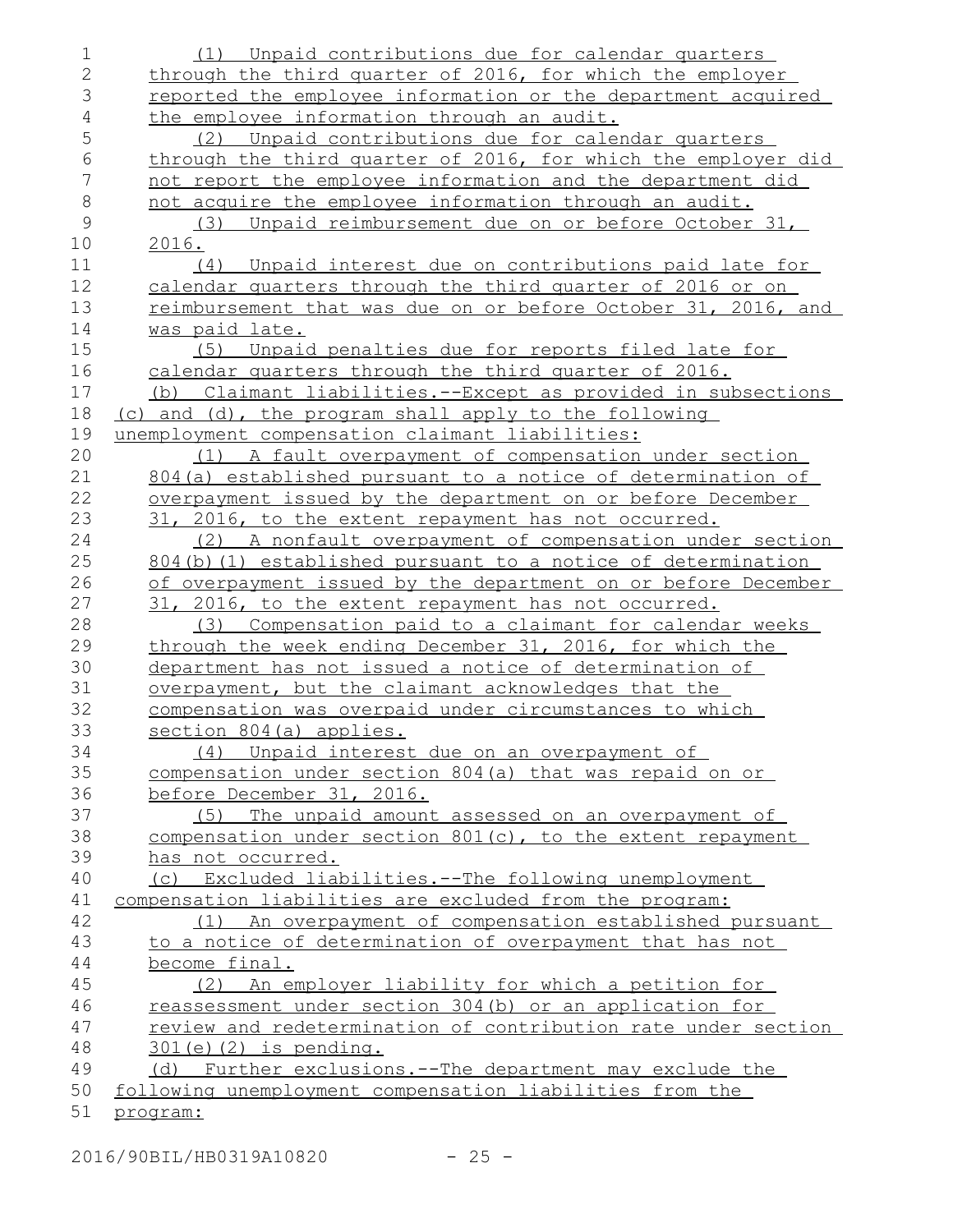| $\mathbf 1$      | (1) A liability for which a praecipe for a writ of            |
|------------------|---------------------------------------------------------------|
| $\overline{2}$   | execution was filed prior to receipt of the amnesty form.     |
| 3                | (2) A liability that was referred for judicial                |
| $\overline{4}$   | proceedings or for which a judicial proceeding was commenced  |
| 5                | prior to receipt of the amnesty form.                         |
| $\sqrt{6}$       | (3) A liability that is required to be paid under an          |
| $\boldsymbol{7}$ | order of a Federal or State court.                            |
| $\,8\,$          | Section 1504-A. Procedure for participation.                  |
| $\mathsf 9$      | To participate in the program, an employer or a claimant      |
| 10               | shall do the following:                                       |
| 11               | (1) During the amnesty period, the employer or claimant       |
| 12               | shall file an amnesty form with the department containing all |
| 13               | information required by the department, including a statement |
| 14               | by the employer or claimant acknowledging the provisions of   |
| 15               | section 1506-A(f). The form shall be filed in a manner        |
| 16               | specified in and the filing date of the form shall be         |
| 17               | determined by quidelines established by the department.       |
| 18               | (2) If an employer is seeking amnesty with regard to a        |
| 19               | liability described in section 1503-A(a)(2), the employer     |
| 20               | shall report the employee information by filing quarterly     |
| 21               | reports as required by requlations promulgated by the         |
| 22               | department for all calendar quarters for which the employer   |
| 23               | did not previously file reports and by filing amended         |
| 24               | quarterly reports for all calendar quarters for which the     |
| 25               | employer did not file complete reports. The quarterly reports |
| 26               | shall accompany the amnesty form.                             |
| 27               | The employer or claimant shall pay the amount or<br>(3)       |
| 28               | amounts required by section 1505-A. Payment shall accompany   |
| 29               | the amnesty form.                                             |
| 30               | Section 1505-A. Required payment and terms of amnesty.        |
| 31               | An employer or claimant shall pay the amount or amounts       |
| 32               | specified in this section that correspond to the liability or |
| 33               | liabilities for which amnesty is sought. The department shall |
| 34               | grant amnesty as provided in this section and section 1506-A. |
| 35               | (1) If an employer is seeking amnesty with regard to          |
| 36               | unpaid contributions described in section 1503-A(a)(1) or     |
| 37               | $(2)$ :                                                       |
| 38               | (i) The employer shall pay all of the unpaid                  |
| 39               | contributions and lien filing costs, if applicable, and       |
| 40               | one-half of the interest and penalties due.                   |
| 41               | (ii) The department shall waive the remaining                 |
| 42               | interest and penalties due corresponding to the               |
| 43               | contributions.                                                |
| 44               | (2) If an employer is seeking amnesty with regard to          |
| 45               | unpaid reimbursement described in section 1503-A(a)(3):       |
| 46               | (i) The employer shall pay all of the unpaid                  |
| 47               | reimbursement and lien filing costs, if applicable, and       |
| 48               | one-half of the interest due.                                 |
| 49               | (ii) The department shall waive the remaining                 |
| 50               | interest due corresponding to the reimbursement.              |
| 51               | (3) If an employer is seeking amnesty with regard to          |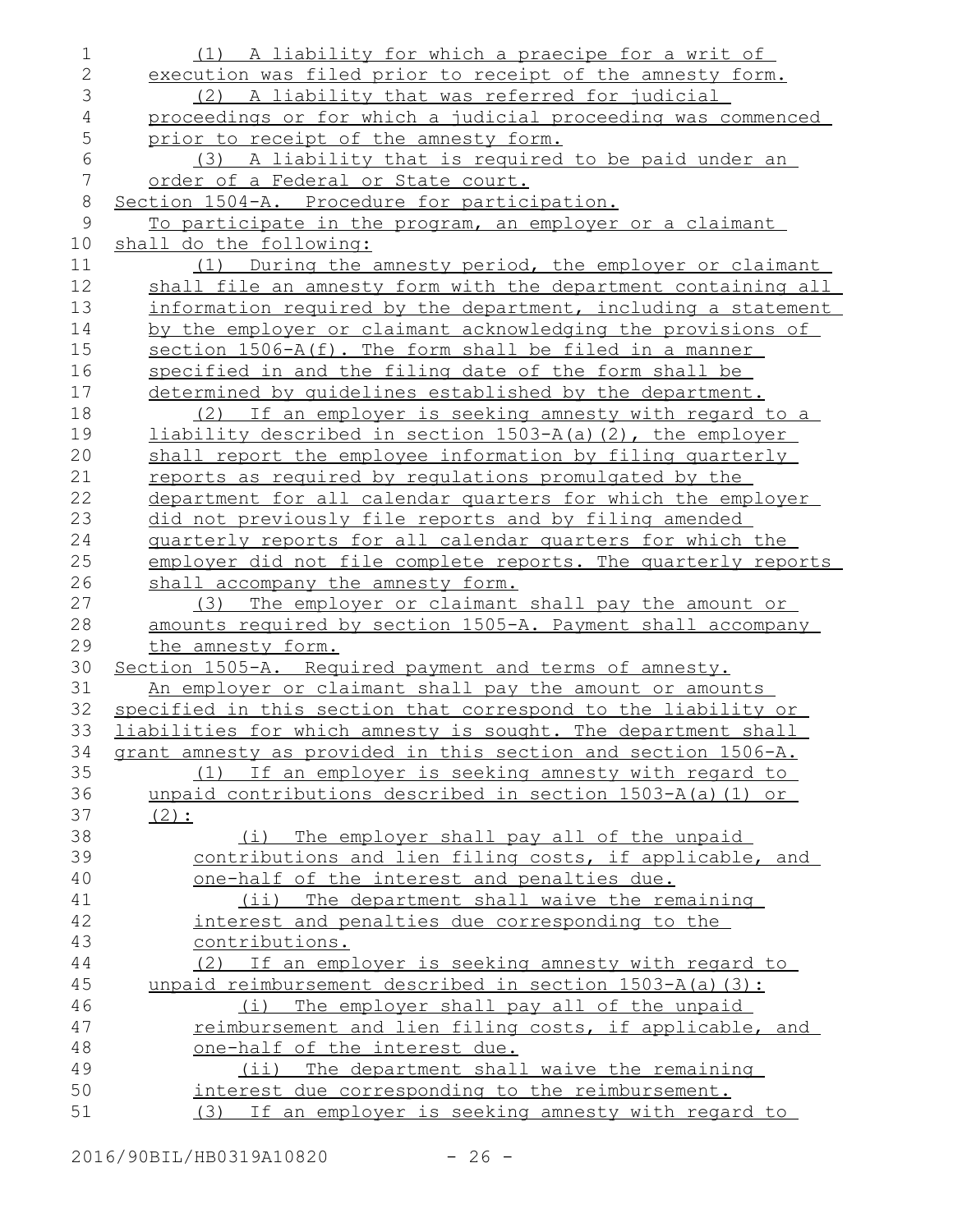| 1              | unpaid interest described in section 1503-A(a)(4):               |
|----------------|------------------------------------------------------------------|
| $\overline{2}$ | (i) The employer shall pay all of the lien filing                |
| 3              | costs, if applicable, and one-half of the unpaid interest        |
| 4              | due.                                                             |
| 5              | (ii) The department shall waive the remaining unpaid             |
| 6              | interest due.                                                    |
| 7              | (4) If an employer is seeking amnesty with regard to             |
| $\,8\,$        | unpaid penalties described in section 1503-A(a)(5):              |
| $\mathcal{G}$  | (i) The employer shall pay all of the lien filing                |
| 10             | costs, if applicable, and one-half of the unpaid                 |
| 11             | penalties due.                                                   |
| 12             | (ii) The department shall waive the remaining unpaid             |
| 13             | penalties due.                                                   |
| 14             | (5) If a claimant is seeking amnesty with regard to an           |
| 15             | overpayment described in section $1503-A(b)$ (1) or (3):         |
| 16             | (i) The claimant shall pay the outstanding balance               |
| 17             | of the overpayment, any amounts assessed on an                   |
| 18             | overpayment of compensation under section 801(c) and lien        |
| 19             | filing costs, if applicable, and one-half of the interest        |
| 20             | <u>due.</u>                                                      |
| 21             | (ii) The department shall waive the remaining                    |
| 22             | interest due and one-half of any previously imposed              |
| 23             | penalty weeks corresponding to the overpayment that have         |
| 24             | not been served by the claimant and shall not issue a            |
| 25             | notice of determination imposing penalty weeks                   |
| 26             | corresponding to the overpayment. If one-half of the             |
| 27             | unserved penalty weeks is not an even multiple of one,           |
| 28             | the number of penalty weeks waived shall be rounded to           |
| 29             | the next lower multiple of one.                                  |
| 30             | (6) If a claimant is seeking amnesty with regard to an           |
| 31             | <u>overpayment described in section 1503-A(b)(2):</u>            |
| 32             | (i) The claimant shall pay 50% of the outstanding                |
| 33             | balance of the overpayment.                                      |
| 34             | (ii) The department shall waive the remaining                    |
| 35             | balance of the overpayment.                                      |
| 36             | (7) If a claimant is seeking amnesty with regard to              |
| 37             | unpaid interest described in section 1503-A(b)(4):               |
| 38             | The claimant shall pay all of the amounts<br>(i)                 |
| 39             | assessed on an overpayment of compensation under section         |
| 40             | 801(c) and lien filing costs, if applicable, and one-half        |
| 41             | of the interest due.                                             |
| 42             | (ii) The department shall waive the remaining unpaid             |
| 43             | interest due.                                                    |
| 44             | Section 1506-A. Additional terms and conditions of amnesty.      |
| 45             | (a) General rule.--If a payment plan agreement exists            |
| 46             | between an employer or claimant and the department for a         |
| 47             | liability for which the employer or claimant is seeking amnesty, |
| 48             | the employer or claimant shall pay the amount or amounts         |
| 49             | required by section 1505-A during the amnesty period in order to |
| 50             | receive amnesty, notwithstanding any terms of the agreement to   |
| 51             | the contrary.                                                    |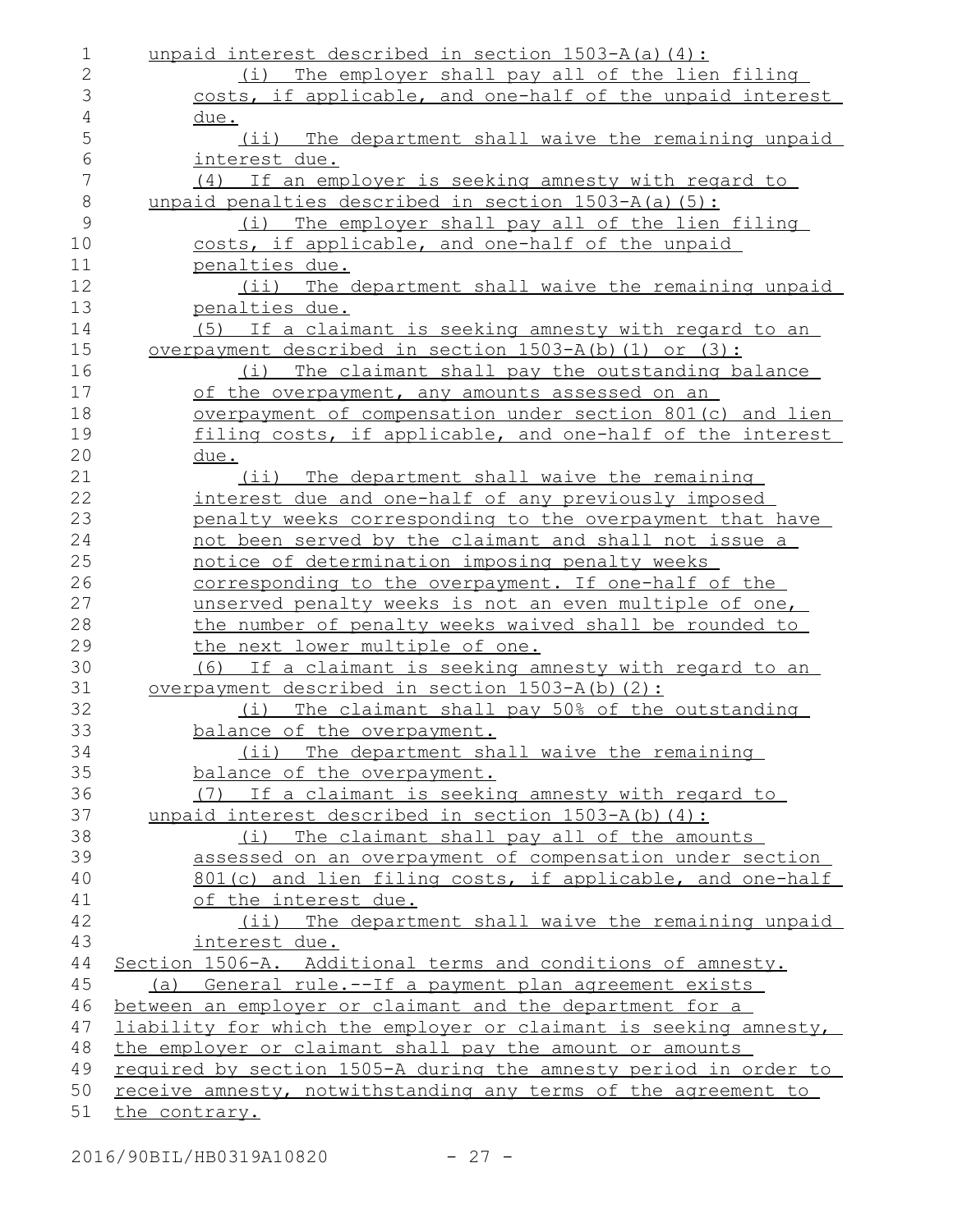| 1            | (b) Proceedings.--The department shall not commence any                                                 |
|--------------|---------------------------------------------------------------------------------------------------------|
| $\mathbf{2}$ | administrative or judicial proceeding against an employer with                                          |
| 3            | regard to any contributions, reimbursement, interest or penalty                                         |
| 4            | paid under the program, or any interest or penalties waived                                             |
| 5            | under the program. The department shall not commence any                                                |
| 6            | administrative or judicial proceeding against a claimant with                                           |
| 7            | regard to any overpayment or interest paid under the program or                                         |
| $\,8\,$      | any overpayment or interest waived under the program.                                                   |
| $\mathsf 9$  | (c) Liabilities.--If a liability for contributions described                                            |
| 10           | in section 1503-A(a)(2) or liability for an overpayment                                                 |
| 11           | described in section 1503-A(b) (3) is disclosed and paid under                                          |
| 12           | the program, and the department determines that the liability as                                        |
| 13           | disclosed was understated, the department may commence                                                  |
| 14           | administrative or judicial proceedings and impose interest,                                             |
| 15           | penalties and other monetary obligations only with regard to the                                        |
| 16           | difference between the liability as disclosed and the correct                                           |
| 17           | amount of the liability.                                                                                |
| 18           | (d) Construction.--Except as provided in subsection $(c)$ ,                                             |
| 19           | nothing in this article shall be construed to prohibit the                                              |
| 20           | department from commencing administrative or judicial                                                   |
| 21           | proceedings and imposing interest, penalties and other monetary                                         |
| 22           | obligations with respect to any liability that is not disclosed                                         |
| 23           | under the program or any amount that is not paid under the                                              |
| 24           | program.                                                                                                |
| 25           | (e) Refunds and credits.--An employer or claimant shall not                                             |
| 26           | be owed a refund or credit under this article for any amount                                            |
| 27           | paid prior to the amnesty period.                                                                       |
| 28           | Restrictions.--An employer or claimant may not commence<br>(f)                                          |
| 29           | an administrative or judicial proceeding with regard to the                                             |
| 30           | amnesty form, any report filed in connection with the program,                                          |
| 31           | any liability disclosed under the program or any amount paid                                            |
| 32           | under the program, and shall not be owed a refund or credit for                                         |
| 33           | any amount paid under the program.                                                                      |
| 34           | Section 1507-A. Duties of department.                                                                   |
| 35           | (a) General rule.--The department shall establish quidelines                                            |
| 36           | to implement the provisions of this article and publish the                                             |
| 37<br>38     | quidelines as a notice in the Pennsylvania Bulletin no less than                                        |
| 39           | 90 days before the amnesty period begins.<br>(b) Publicity.--The department shall publicize the program |
| 40           | to maximize awareness of and participation in the program.                                              |
| 41           | Notification.--The department shall notify all employers<br>(C)                                         |
| 42           | and claimants who are known to have liabilities to which the                                            |
| 43           | program applies. The notice shall be sent by mail to the                                                |
| 44           | employer's or claimant's last known post office address or by                                           |
| 45           | electronic transmission, if the employer or claimant has elected                                        |
| 46           | to receive communications from the department by that method.                                           |
| 47           | Section 1508-A. Construction.                                                                           |
| 48           | Except as expressly provided in this article, this article                                              |
| 49           | shall not:                                                                                              |
| 50           | (1) be construed to relieve any employer, claimant,                                                     |
| 51           | individual or any entity from filing reports or other                                                   |
|              |                                                                                                         |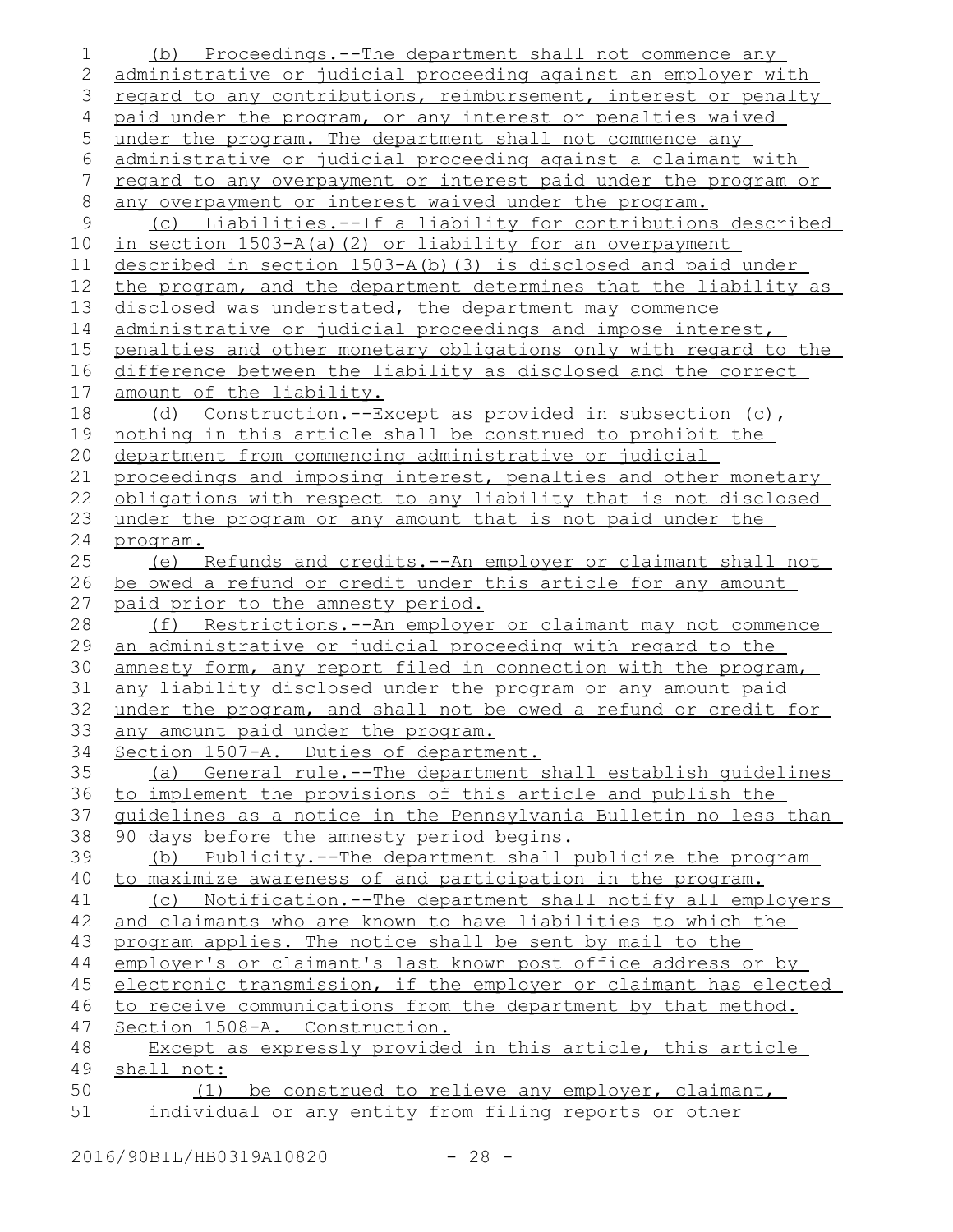documents required by or paying any amounts due under this act; (2) affect or terminate any petitions, investigations, prosecutions or any other administrative or judicial proceedings pending under this act; or (3) prevent the commencement or further prosecution of any proceedings by the proper authorities of the Commonwealth for violation of any laws or for the assessment, collection or recovery of any amounts due to the Commonwealth under any laws. Section 1509-A. Suspension of inconsistent acts. All acts or parts of acts inconsistent with the provisions of this article are suspended to the extent necessary to carry out the provisions of this article. Section 1510-A. Report required. Within 240 days of the close of the amnesty period, the department shall submit a report to the chairperson and minority chairperson of the Labor and Industry Committee of the Senate and the chairperson and minority chairperson of the Labor and Industry Committee of the House of Representatives detailing all data available on the administration of the program, the cost of the program, amounts recovered from employers and claimants and any relevant facts and statistics that the department believes necessary in the content of the report. Section 14. This act applies as follows: (1) The following provisions shall apply to benefit years which begin after December 31, 2016: (i) The amendment of section 401(a)(2) of the act. (ii) The amendment of section 404(a)(1) of the act. (iii) The amendment of section 404(e)(1) and (2) of the act. (2) The following provisions shall apply to contributions on wages paid on or after January 1, 2017: (i) The amendment of section 301.1(a) and (c) of the act. (ii) The amendment of section 309.2(a) of the act. (3) The amendment of section 206 of the act shall apply on and after January 1, 2017. Amend Bill, page 48, line 7, by striking out "6" and inserting 15 Amend Bill, page 48, by inserting between lines 9 and 10 (2) The following provisions shall take effect in 180 days: (i) The amendment of section 402.6 of the act. (ii) The amendment of section 701 of the act. (iii) The amendment of section 801 of the act. 1 2 3 4 5 6 7 8 9 10 11 12 13 14 15 16 17 18 19 20 21 22 23 24 25 26 27 28 29 30 31 32 33 34 35 36 37 38 39 40 41 42 43 44 45 46 47